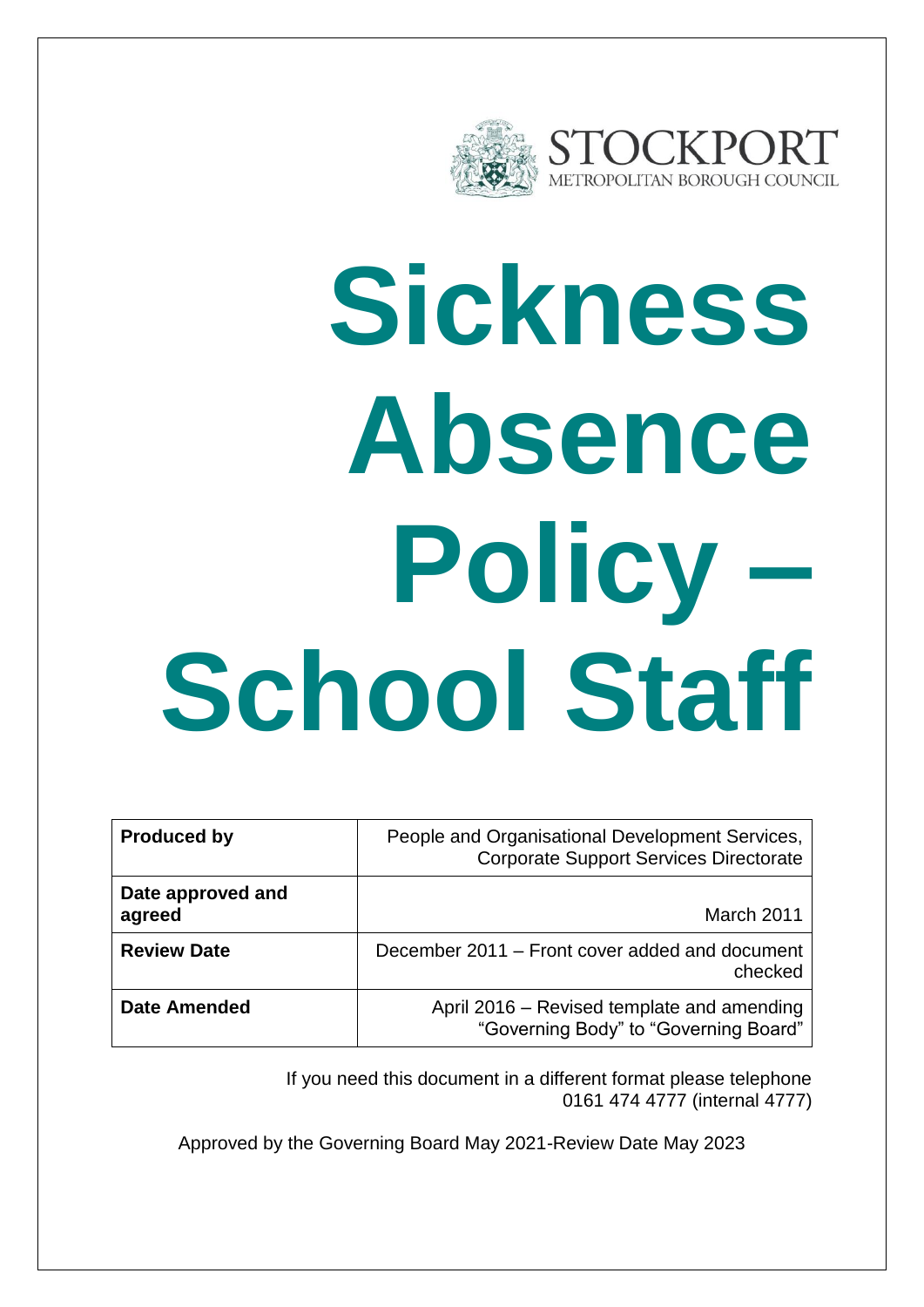# **Contents**

| 1.   |  |  |  |  |
|------|--|--|--|--|
| 2.   |  |  |  |  |
| 3.   |  |  |  |  |
| 4.   |  |  |  |  |
|      |  |  |  |  |
|      |  |  |  |  |
|      |  |  |  |  |
|      |  |  |  |  |
|      |  |  |  |  |
| 5.   |  |  |  |  |
|      |  |  |  |  |
|      |  |  |  |  |
|      |  |  |  |  |
|      |  |  |  |  |
|      |  |  |  |  |
|      |  |  |  |  |
| 10.1 |  |  |  |  |
|      |  |  |  |  |
| 10.3 |  |  |  |  |
| 10.4 |  |  |  |  |
|      |  |  |  |  |
|      |  |  |  |  |
|      |  |  |  |  |
| 13.1 |  |  |  |  |
| 13.2 |  |  |  |  |
| 13.3 |  |  |  |  |
| 13.4 |  |  |  |  |
|      |  |  |  |  |
|      |  |  |  |  |
|      |  |  |  |  |
|      |  |  |  |  |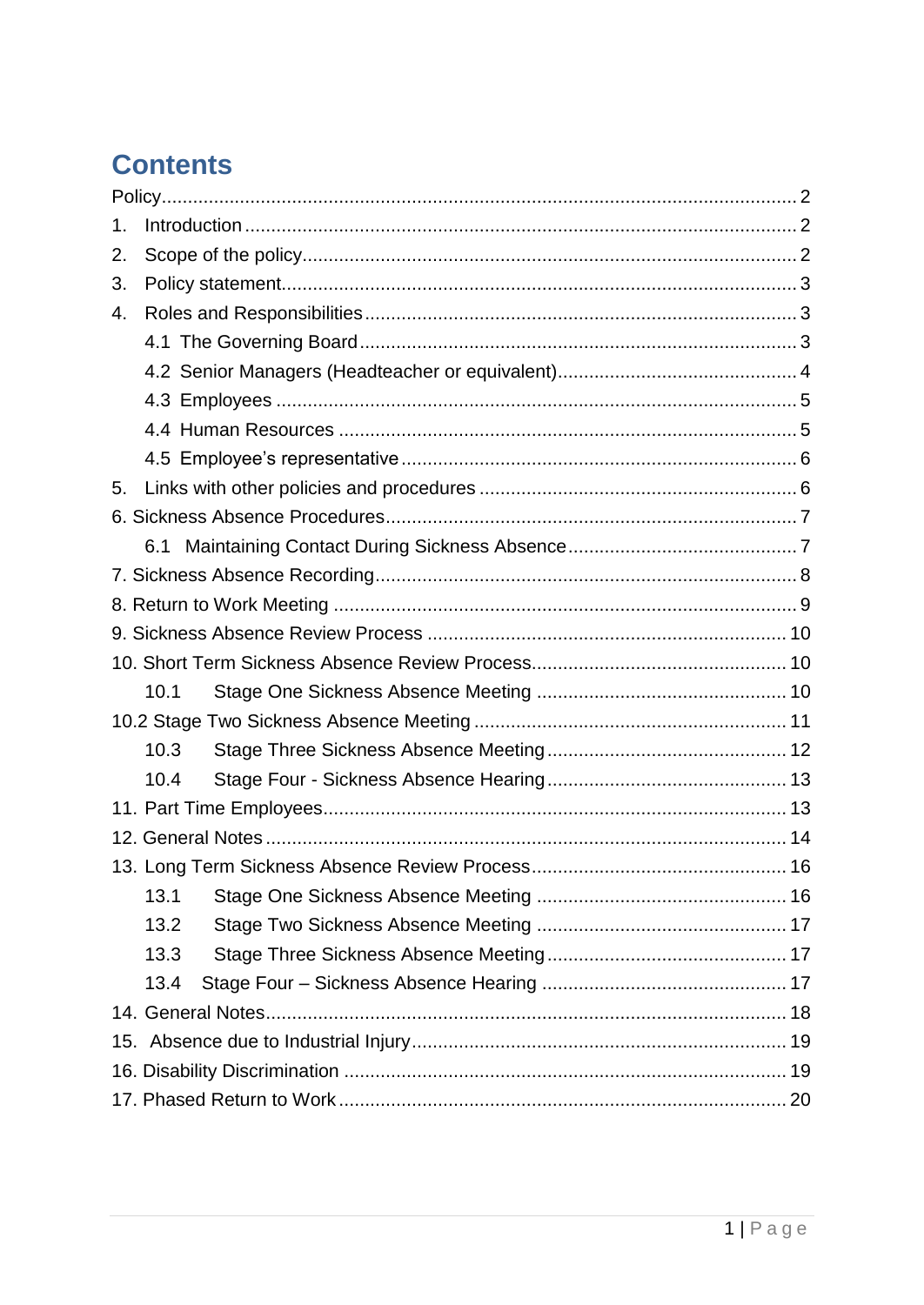# <span id="page-2-0"></span>**Policy**

# <span id="page-2-1"></span>**1. Introduction**

High levels of attendance are vital to achieving the effective and efficient provision of a quality education service.

Absence is detrimental to the efficient provision of services and may have a negative impact on staff moral and overall costs. Absence also impacts on Performance Indicator (PI) Figures, which provide valuable information when analysing sickness absence within the Council.

Effective monitoring and management of attendance will help to:

- **Improve the health and morale of the workforce**
- **Enhance the quality of service provision**
- **Identify and address factors in the workplace, which may be affecting employee attendance**
- **Reduce costs**

The Governing Board is committed to establishing a culture of high attendance through the development of a number of Human Resources strategies.

The Sickness Absence Policy is part of an overall approach within Stockport Council which includes medical checks and references confirming a potential employee's overall health record prior to appointment, referrals to the Occupational Health Service to ensure people are selected for the appropriate jobs and that necessary adjustments are identified in line with the Disability Discrimination legislation in addition to the provision of counselling, welfare advice, physiotherapy and other support.

# <span id="page-2-2"></span>**2. Scope of the policy**

The procedure applies to all employees within the school (apart from the exceptions set out below).

**The term Headteacher in this document refers to the Headteacher or other manager with delegated responsibility acting on behalf of the Headteacher.**

The procedure does not apply to management of attendance during an employee's probationary period of service and/or during the induction year as a Newly Qualified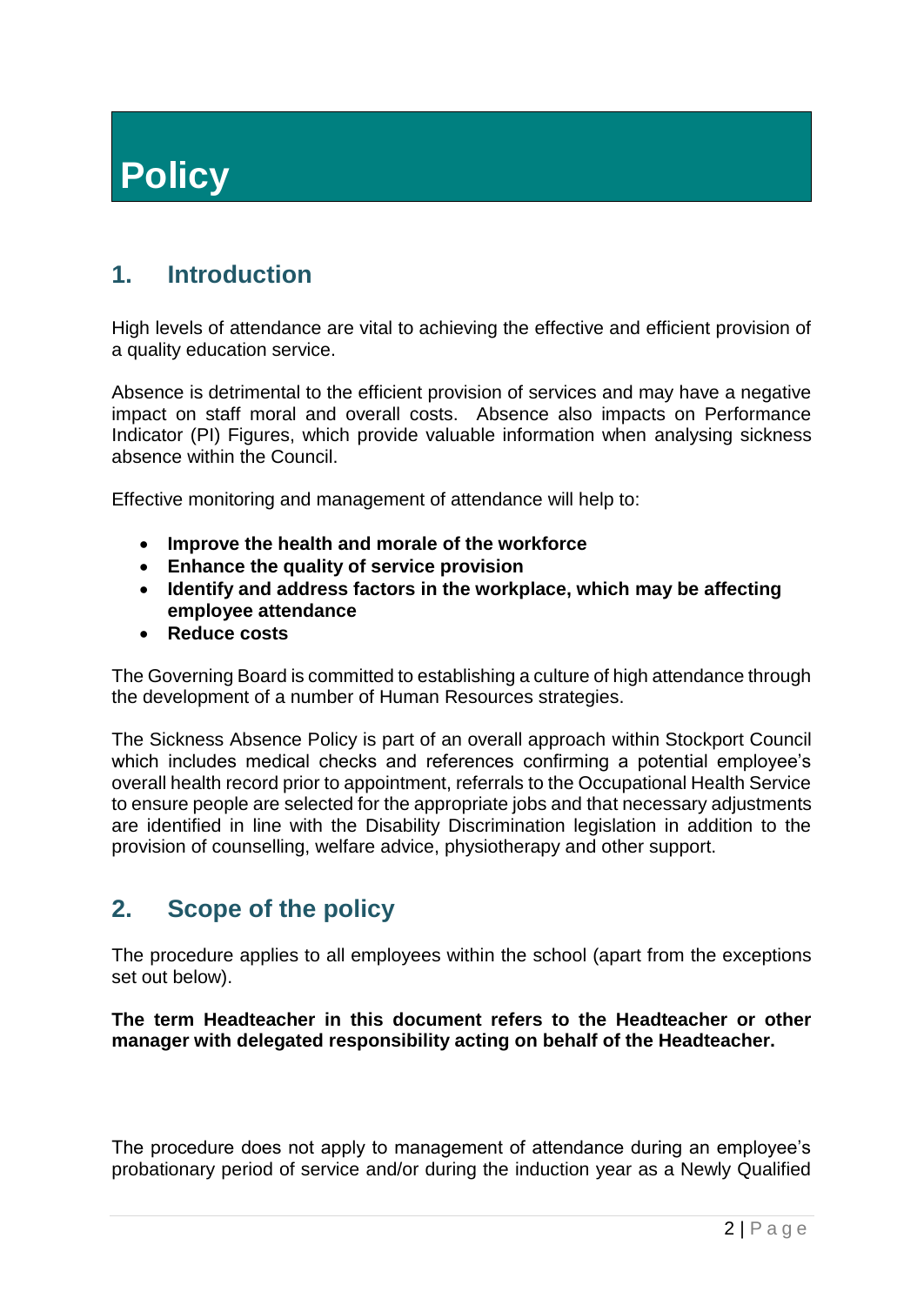Teacher, whether or not extended beyond its originally specified duration (separate arrangements apply). In this case, employees' sickness absence will be managed in line with the principles of the procedure but with more appropriate timescales. The procedure also does not apply to Supply Teachers. Please contact Stockport Human Resources for further advice on managing sickness absence during the probationary period or about concerns regarding the attendance of Supply Teachers.

# <span id="page-3-0"></span>**3. Policy statement**

The prime duty of the Governing Board is to ensure the smooth running of schools. Employees are the most important resource within Schools. It is important that employees are able to attend work regularly and that they are able to contribute effectively.

The Governing Board is committed to the health and welfare of all employees and to ensuring a consistent approach to managing attendance and sickness absence is adopted. The Governing Board will respond sympathetically and supportively to employees during their time away from work, assisting them to recover and return to work more speedily.

The objectives of the Sickness Absence Policy are to:

- Provide clear guidance to managers and employees.
- Ensure sickness absence is managed fairly and consistently.
- Ensure employees whose sickness absence has become unsatisfactory are dealt with in a supportive and compassionate way.
- Assist managers in handling short and long term sickness absence.
- Ensure employees understand their responsibilities in regard to attendance at work and the effects and consequences of poor attendance.
- Comply with all relevant legislation.
- Encourage a culture of good attendance

### <span id="page-3-1"></span>. **4. Roles and Responsibilities**

# <span id="page-3-2"></span>**4.1 The Governing Board**

The main responsibilities of the Chair of Governors are:

- To ensure that the sickness absence policy is agreed by the Governing Board.
- To ensure that there is a system in place for Headteacher absences lasting longer than a week to be notified to the Head of Service, School Support Services (part of the Children and Young People's Directorate) in order that support to the Headteacher can be offered if required.
- To maintain contact with the Headteacher on at least a monthly basis during any period of extended sickness absence and to ask the Local Authority via School Support Services to arrange any available support as agreed during the contact.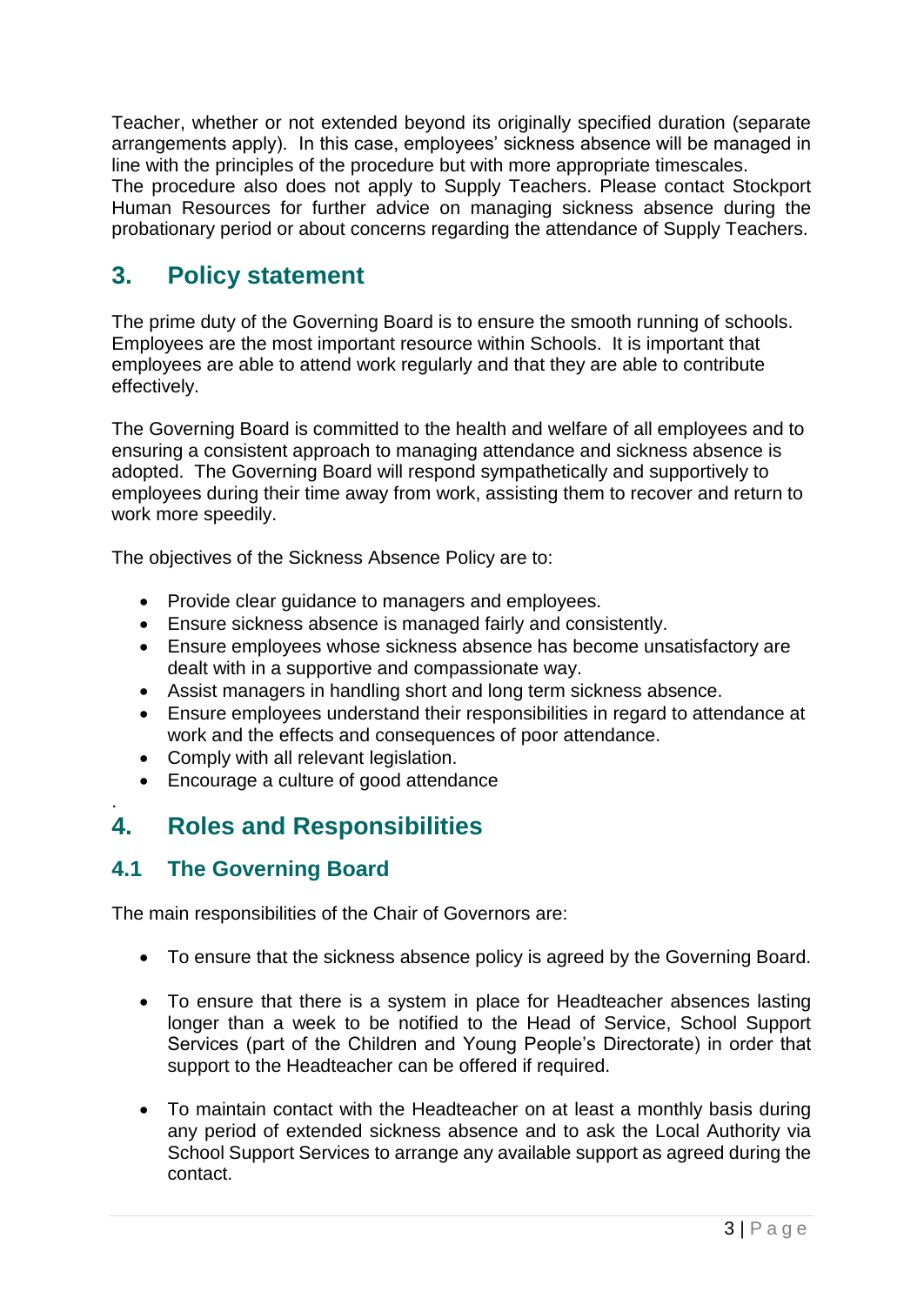To contact the Local Authority if there are any concerns about the sickness absence of the Headteacher and if necessary to work in conjunction with the Local Authority via School Support Services to support the Headteacher to improve their attendance.

To ensure there are appropriate arrangements in place for covering the work of the Headteacher and that discussions ensue with School Support Services/School Improvement Services so they are aware of the identified person and that due thought has been given to the effect on general workloads and specific needs of the school

### <span id="page-4-0"></span>**4.2 Senior Managers (Headteacher or equivalent)**

- Seek advice from Stockport Human Resources where any concerns regarding previous levels of attendance arise during a recruitment process.
- Inform employees of the importance of maintaining regular attendance.
- Monitor attendance closely during a new employee's probationary period and manage any issues in line with the Probationary Period Procedure/Induction Period.
- Ensure employees understand their responsibilities in terms of the sickness absence notification procedure and required certification as detailed in the Sickness Absence Procedure.
- Maintain contact with employees who are absent (see section 6 and Appendices C and D).
- Conduct Return to Work Meetings with all employees following sickness absence.
- Monitor and take action to address unacceptable levels of sickness absence.
- Ensure sickness absence meetings are held in line with the short term and longterm sickness absence review process.
- Inform employees of the right to be accompanied at all formal meetings.
- Apply the Sickness Absence Procedure fairly and consistently.
- Acknowledge good attendance where appropriate.
- Offer appropriate support to employees during and following a period of sickness absence, offering advice on alternative sources of help such as physiotherapy and counselling.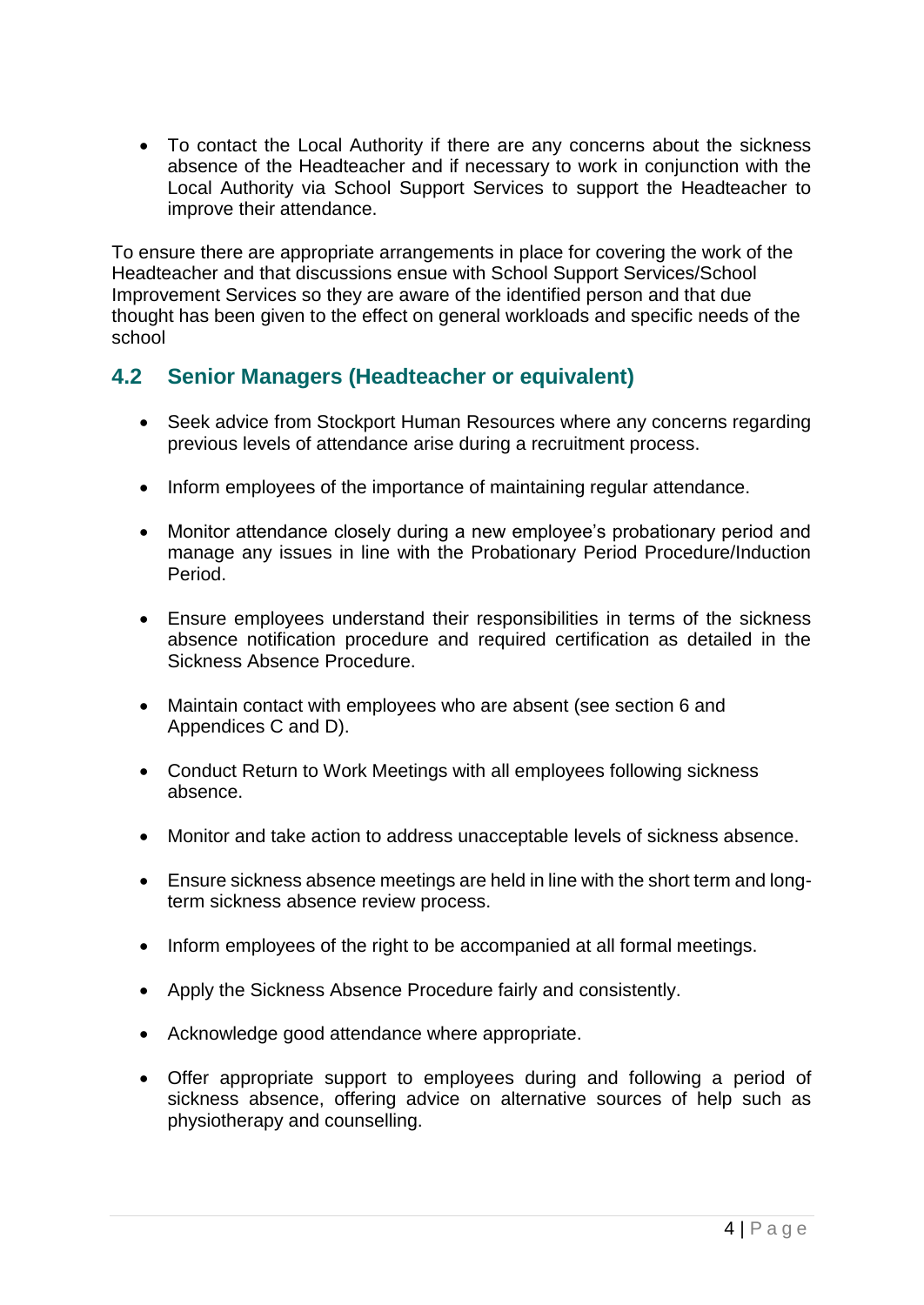- Refer employees to Occupational Health in line with the Sickness Absence Procedure and, where possible, action any recommendations made.
- Ensure sickness returns are completed and medical certificates forwarded to Payroll so that all employees are paid their correct pay for any period of sickness absence.
- To ensure there are appropriate arrangements in place for the completion of sickness returns in the event of the Headteacher being absent on sickness grounds.

### <span id="page-5-0"></span>**4.3 Employees**

The main responsibilities of the employee are to:

- Make every effort to maintain a high level of attendance at work.
- Follow the notification procedure when reporting sickness absence.
- Ensure the timely provision of certification to cover sickness absence.
- Regularly update their Headteacher, manager or other agreed person (following prior agreement) with regards to their absence.
- Co-operate with management attempts to keep in touch during periods of sickness absence.
- Attend Occupational Health appointments as required.
- Attend meetings with Headteachers and Human Resources as required with appropriate representation at all formal stages of the procedure.

### <span id="page-5-1"></span>**4.4 Human Resources**

The main responsibilities of Human Resources are the provision of:

- Management information on sickness absence.
- Advise on Occupational Health referral process
- Health and Safety advice.
- Advice and support, where appropriate, to managers regarding the management of sickness absence.
- To attend sickness absence meetings with managers in the dismissal stages of the procedure or when managing particularly complex cases.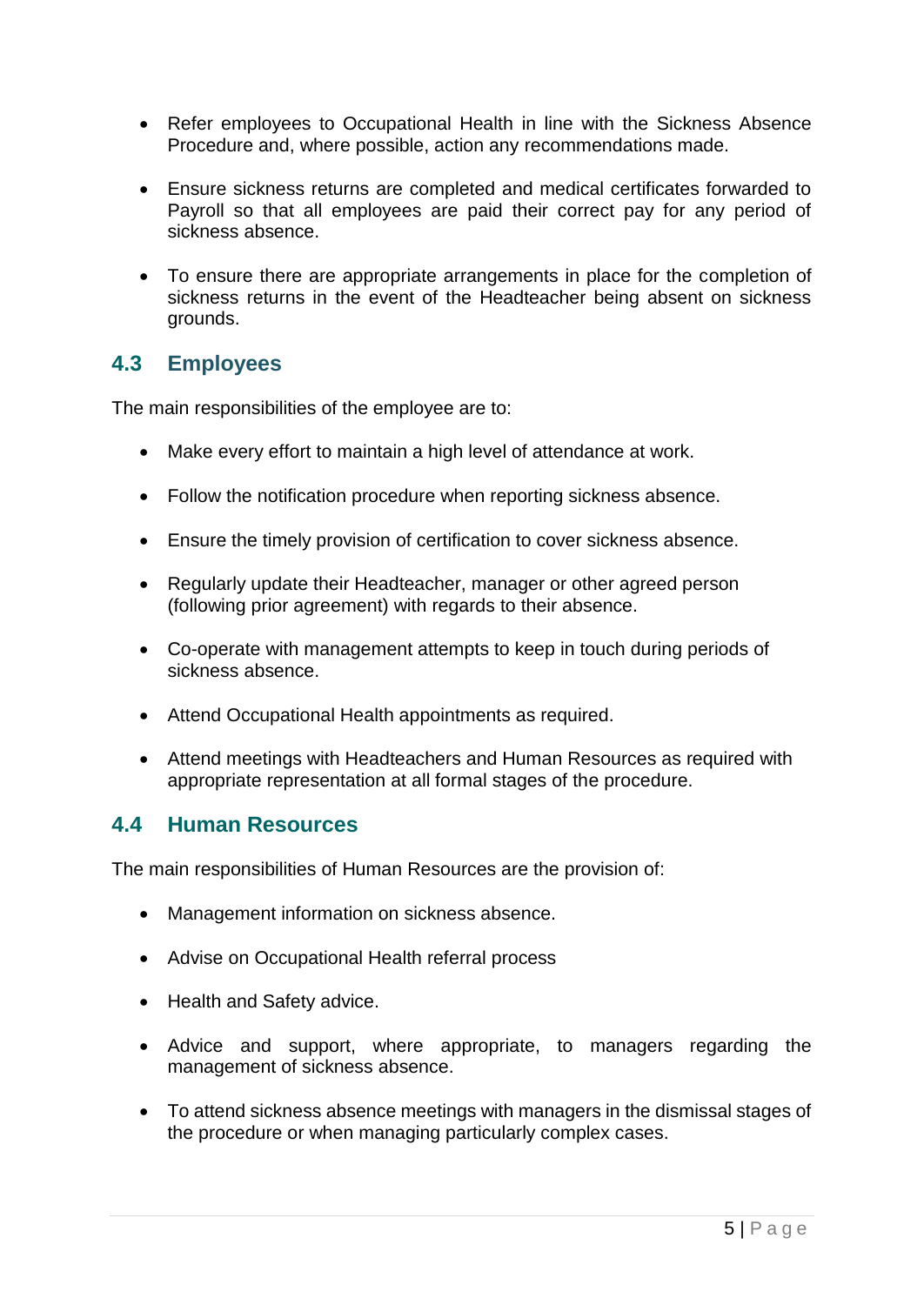However, the actual level of advice and support from Human Resources will depend on the Service Level Agreement (SLA) applicable at the time. Where a specified Human Resources activity is not covered by the SLA, the Headteacher will be responsible for making alternative arrangements.

### <span id="page-6-0"></span>**4.5 Employee's representative**

The main role of the representative is to provide timely support and representation to employees at all formal sickness absence meetings within the Sickness Absence Procedure.

### **4.6 Occupational Health**

The main responsibilities of the Occupational Health Service are to:

- Advise on the suitability of an individual for a specific post prior to appointment through the pre-employment medical check.
- Assess the health of employees including regular checks for specified occupations, and make recommendations to enable Headteachers and managers to make informed decisions.
- Advise on the suitability of the employee's substantive post and alternative posts.
- Provide advice on alternative options such as a phased return to work, redeployment and ill health retirement.

# <span id="page-6-1"></span>**5. Links with other policies and procedures**

Alcohol & Drug Policy (SMBC) Capability Policy Disciplinary Policy Managing Stress Policy Leave of Absence Policy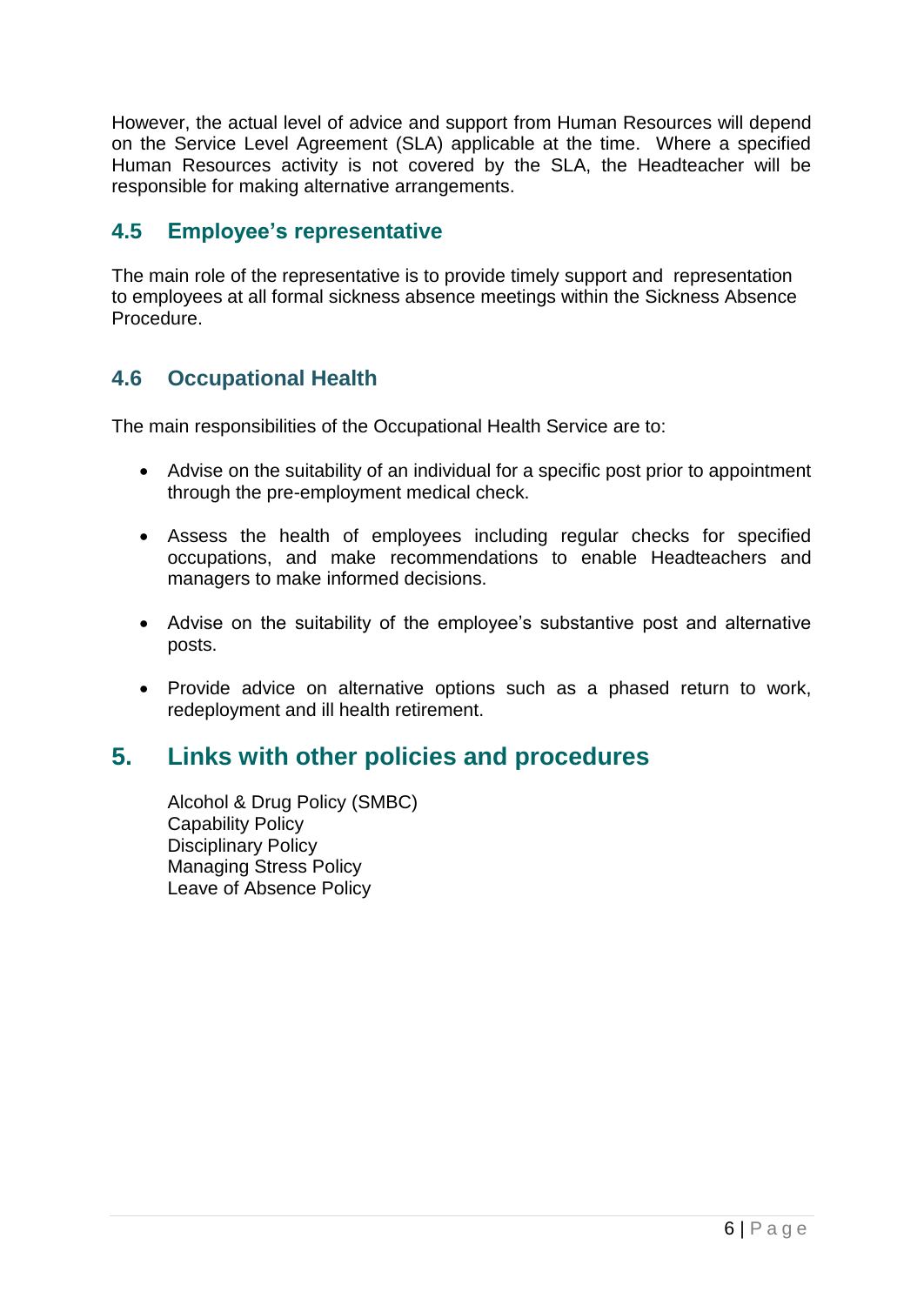# <span id="page-7-0"></span>**6. Sickness Absence Procedures**

It is important that employees notify their Headteacher as soon as possible of their absence and its anticipated duration, where known. This enables the Headteacher to rearrange the work and / or arrange alternative cover where necessary, ensuring service delivery is not affected.

Under normal circumstances, employees must notify their Headteacher of their absence by the start of their normal working day, in accordance with local arrangements. Messages should only be left if the Headteacher cannot be contacted. Where messages are left, the Headteacher may return the call at a later time. Only in exceptional circumstances where it is not possible for employees to contact their Headteacher should another person phone on their behalf.

The following information should be provided:

- Name
- Reason for absence
- Likely date of return

If the duration of the absence is not known, it is the employee's responsibility to keep in regular contact with their Headteacher to provide regular updates on the duration of their absence.

All absences of 7 calendar days or less must be covered by a self-certificate. The self-certification form is combined with the Return to Work Meeting form and must be retained by the Headteacher; absences over 7 calendar days must be covered by a Statement of Fitness to Work issued by a doctor. This should be forwarded to the Headteacher at the earliest opportunity and, at the latest, within 7 days of the start of their sickness absence / expiry of their current Statement. See Appendix A. See also section 17 on Phased Returns for information relating to the 'may be fit to return' option on the Statement.

In the event that an employee is unable to comply with the absence notification procedure without proper justification, occupational sick pay may be withheld and action may be taken under the disciplinary procedure.

### <span id="page-7-1"></span>**6.1 Maintaining Contact During Sickness Absence**

It is acknowledged that many employees will keep in contact with work colleagues and friends during their absence from work but Headteachers have a responsibility to maintain contact with them also. In all cases, employees should be treated with support and sensitivity by the Headteacher.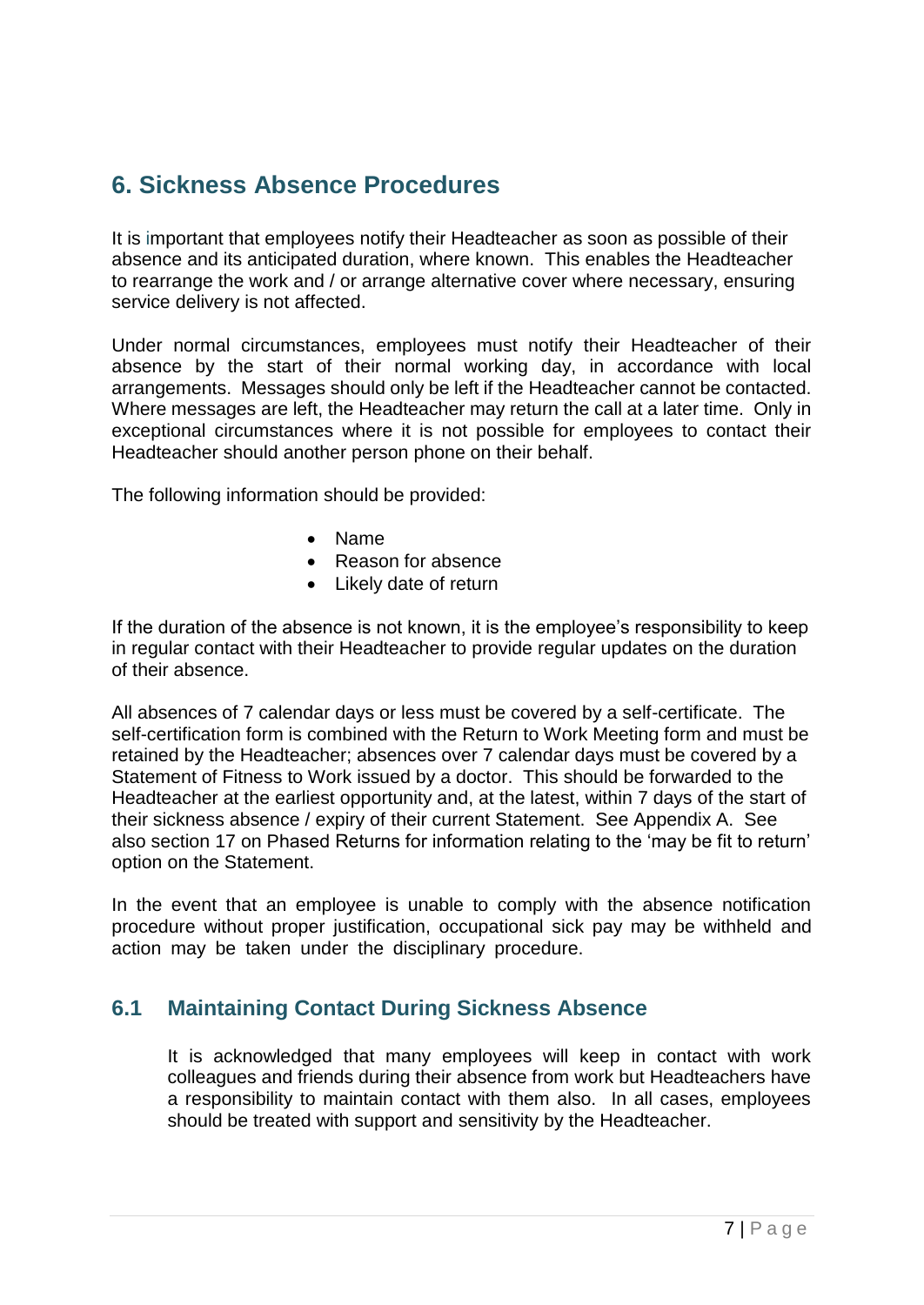Employees are required to co-operate with all reasonable attempts to remain in contact with the School during periods of sickness absence.

This is in order for Headteachers to provide employees with the appropriate support and make plans for covering the absence. This may involve contact over the telephone, by e-mail or by a home visit.

In most cases, contact will be between employees and their Headteacher, however, in some circumstances, alternative contacts may be considered appropriate.

Unless other arrangements have been previously agreed, employees can expect to be contacted by telephone (wherever possible) by their Headteacher during their period of sickness absence to enquire as to their well-being and appropriate support and to assist the management of their work during their absence.

Unless other arrangements have been previously agreed, where employees have been absent for 10 working days, they can expect to be contacted by their Headteacher. At this stage, a personal visit is encouraged wherever practical. If the absence is continuing, arrangements for further contact can be made at that time.

Visits by Headteachers must be by arrangement and consent and with respect for the employee's privacy. While it is expected that employees co-operate fully in maintaining contact, the particular medical and personal needs of the individual should be considered. If necessary, special arrangements for keeping in contact may be appropriate. Visits may also be conducted at mutually agreed locations outside the home where this is preferable. Employees will be given the opportunity to agree a contact plan with their Headteacher detailing the frequency and method of contact during their sickness absence, although if no other arrangements have been previously agreed, an initial meeting should take place after approximately 20 working days and subsequent meetings should take place at intervals of around 20 working days.

In a small number of cases, employees may wish to be accompanied or have their trade union representative present during contact visits. This is to be allowed.

Contact made with the employee during their sickness absence should be recorded on the appropriate form and kept by the Headteacher. This should be stored confidentially and shared with the employee on their return to work. See Appendix B.

### <span id="page-8-0"></span>**7. Sickness Absence Recording**

Headteachers should ensure that all sickness absence is recorded on the Sickness Return Forms and forwarded to Payroll on a weekly basis. Nil returns are also required.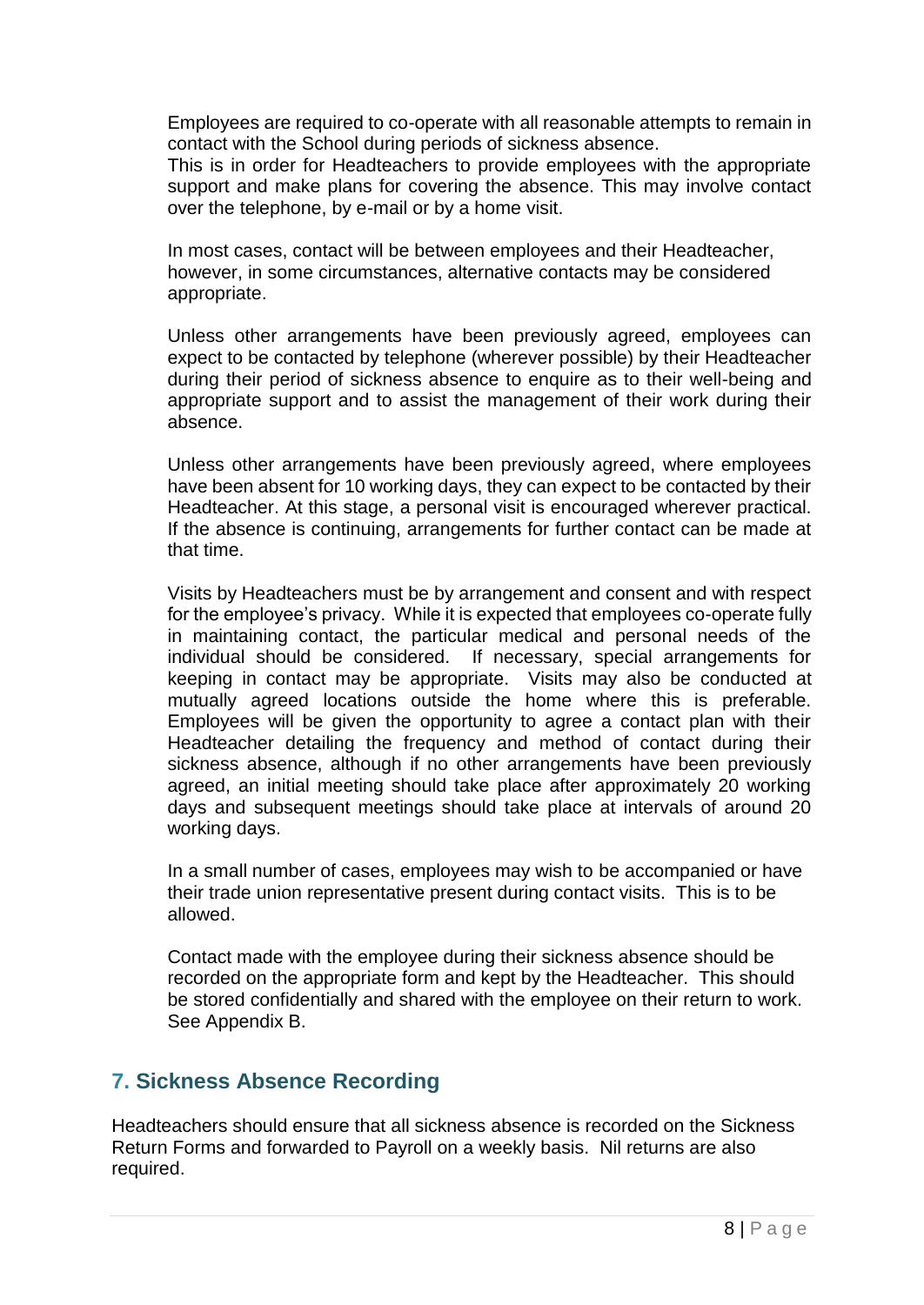This information is essential to produce accurate management information in addition to ensuring the correct calculation of sick pay entitlement.

<span id="page-9-0"></span>Details of working patterns during the sickness absence are required in order to ensure the sickness absence is accurately recorded as one continuous/multiple period/s of sickness absence. In addition, the number of sick hours, contracted hours and the reason for the sickness absence are required, as detailed on the Sickness Return Form.

### **8. Return to Work Meeting**

All employees must have a Return to Work Meeting with their Headteacher following any period of sickness absence. This should be conducted at the earliest opportunity in a private location.

Where, unusually, the Headteacher will not have the opportunity to conduct the Return to Work Meeting in person, it is acceptable to hold the interview by telephone subject to the completion of the return to work form. However, it is important that this does not become normal practise, particularly where there are concerns about the employee's attendance.

The standard Return to Work Meeting/Self Certification Form should be completed and retained by the Headteacher in a secure, confidential place for future reference. See Appendix A.

The purpose of the Return to Work Meeting is to confirm the reason for the absence and identify any support that can be provided to prevent a recurrence, where possible.

The meeting should also provide an opportunity to acknowledge good attendance where appropriate or emphasise the importance of good attendance. Any concerns about an individual's level of attendance should be highlighted during the meeting and the employee should be reminded of the Council's trigger points for the formal stages of the Sickness Absence Procedure. See section 9,10 and 13.

Please seek further advice on any specific cases from Human Resources.

If an employee requests that their Stage 1 sickness absence hearing is held as part of the Return to Work Meeting (either in advance of the meeting or during the meeting) then this is allowable providing the employee is reminded that a separate meeting would enable them to be accompanied by a trade union representative. If the employee wishes to proceed without representation the advice and discussion should be recorded on the return to work interview form and also in the letter confirming the Stage 1 meeting. It would not be appropriate for Stage 2 or 3 meetings or a Stage 4 hearing to be held as part of the Return to Work Meeting.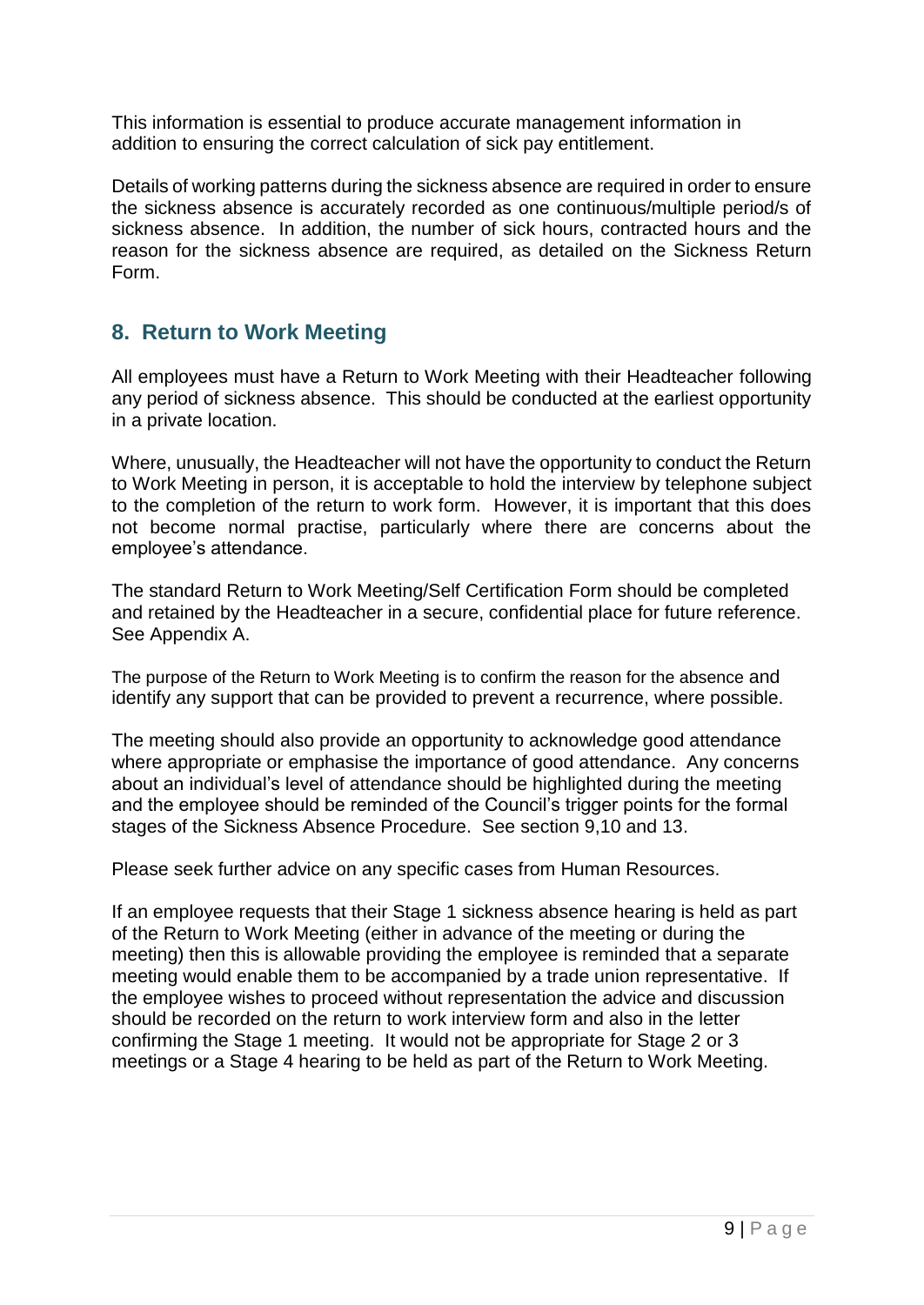# <span id="page-10-0"></span>**9. Sickness Absence Review Process**

Headteachers are responsible for reviewing employee's sickness absence in relation to the trigger points defined within the Sickness Absence Procedure and initiating the formal stages of the review process where appropriate. An employee's previous attendance record should be taken into consideration. Any cases where an employee has reached the trigger points yet it is not felt appropriate to initiate the formal stages of the Sickness Absence Procedure should be discussed with Human Resources to ensure consistency.

The employee will be entitled to representation at the sickness absence meetings by a trade union representative, colleague or friend.

The employee should be given a minimum of five working days notice of the sickness absence meeting and told the purpose of it. This should be confirmed in writing or by e mail where appropriate.

<span id="page-10-1"></span>Please check with Human Resources for guidance from relevant Council policies (where applicable) covering any specific illnesses, such as the Drug and Alcohol Policy.

# **10. Short Term Sickness Absence Review Process**

### <span id="page-10-2"></span>**10.1 Stage One Sickness Absence Meeting**

Apart from those cases where it is not felt appropriate to initiate the formal stages of the procedure, a stage 1 sickness absence meeting should be arranged between the employee and the Headteacher in the event of an employee being absent from work for either:

- 10 working days within a rolling 12 month period or
- 5 instances of absence within a rolling 12 month period.

The purpose of the meeting will be to:

- a) Discuss the reasons for the absences.
- b) Identify any underlying cause for the absences.
- c) Discuss with the employee the need / benefit of referring him / her to the Occupational Health Service to assess for any long-term condition. See section 12.1.
- d) Explain to the employee in a sensitive manner the effect that the absence has upon the service in terms of:
	- Service delivery.
	- Implications for colleagues' work load and morale.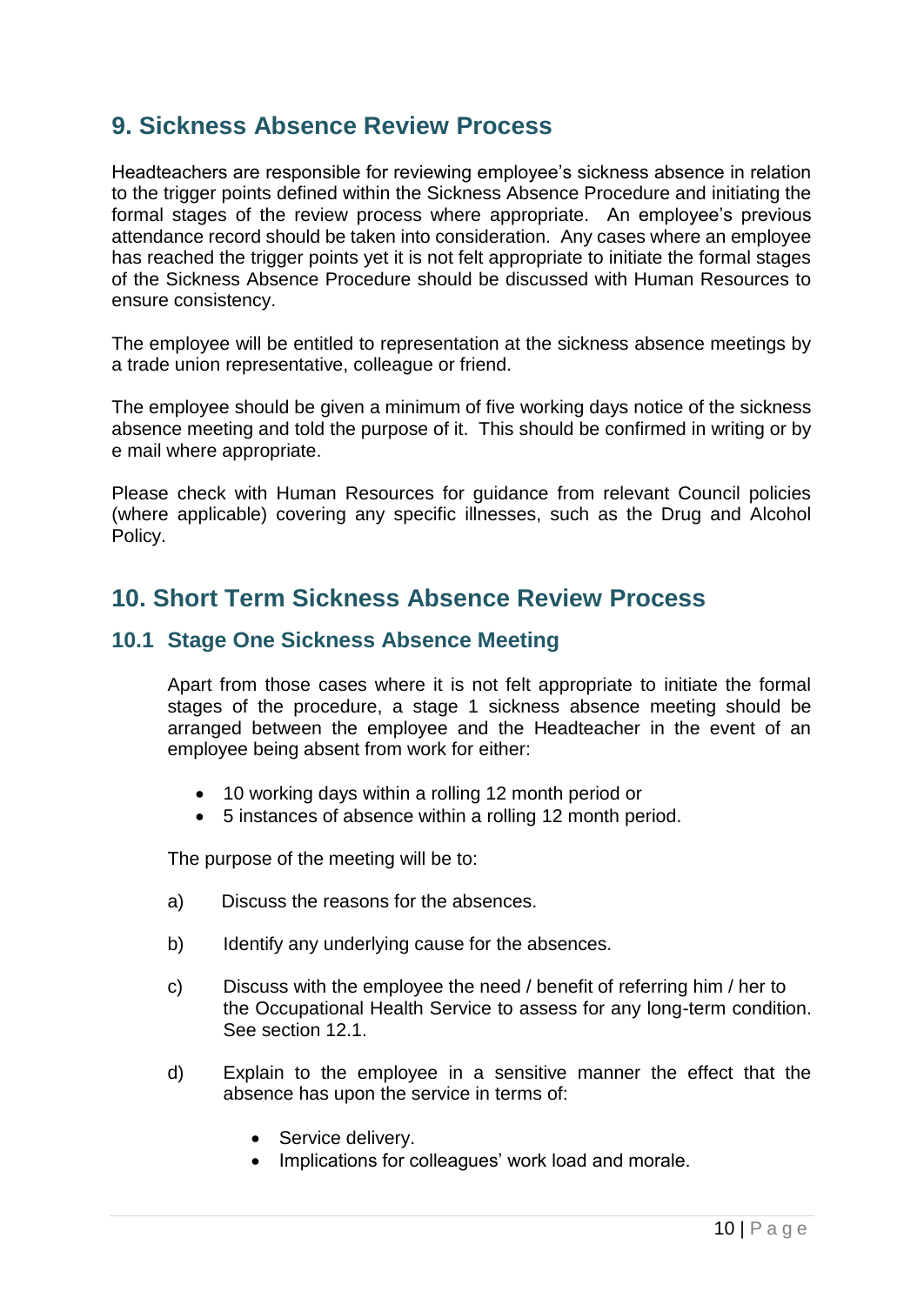- e) Explore what support / assistance can be offered to the individual to help improve their attendance.
- f) Where the absences are related to a disability, as defined by the Equality Act, it may be appropriate to explore the option of redeployment to a suitable alternative post, subject to a medical recommendation from the Occupational Health Service. The provisions of the Council's The provisions of the Council's Redeployment Policy will apply in such cases.
- g) As part of the sickness absence meeting, the circumstances around the sickness absence should be taken into consideration. In exceptional cases, managers may take the decision not to proceed with the formal sickness absence review process but will be expected to review this in the light of further sickness absence. This decision should be discussed with Stockport Human Resources to ensure consistency.
- h) If no extenuating circumstances are revealed regarding the sickness absence and the decision is therefore taken to proceed with the formal sickness absence review process, the trigger points outlined in **section 10.3** should be explained and a review period, normally of 6 months, should be established.

The consequences of further sickness absence should be formally explained to the employee i.e. that the employee would move to stage 2 of the procedure if the trigger points were reached. This information should be confirmed in writing.

- i) If the trigger points are not reached during the review period, a meeting may be held (but is not a requirement of the policy) to confirm the successful completion of the 6-month review period and no further action will be taken. Further sickness absence will continue to be managed in line with the Sickness Absence Procedure.
- j) Please refer to **section 16** 'Disability Discrimination' with regards to trigger points for employees who are absent due to a disability.

### <span id="page-11-0"></span>**10.2 Stage Two Sickness Absence Meeting**

In normal circumstances, a stage 2 sickness absence meeting should be arranged between the employee and the manager if during the 6 month review period the following trigger points have been reached:

- 5 working days absence or
- 3 instances of absence

The stage 2 sickness absence meeting will be held as soon as possible after the trigger points are reached.

The content of the stage 2 sickness absence meeting will be as detailed under "First Stage Sickness Absence Meeting". A representative from Stockport Human Resources will usually be present at this and subsequent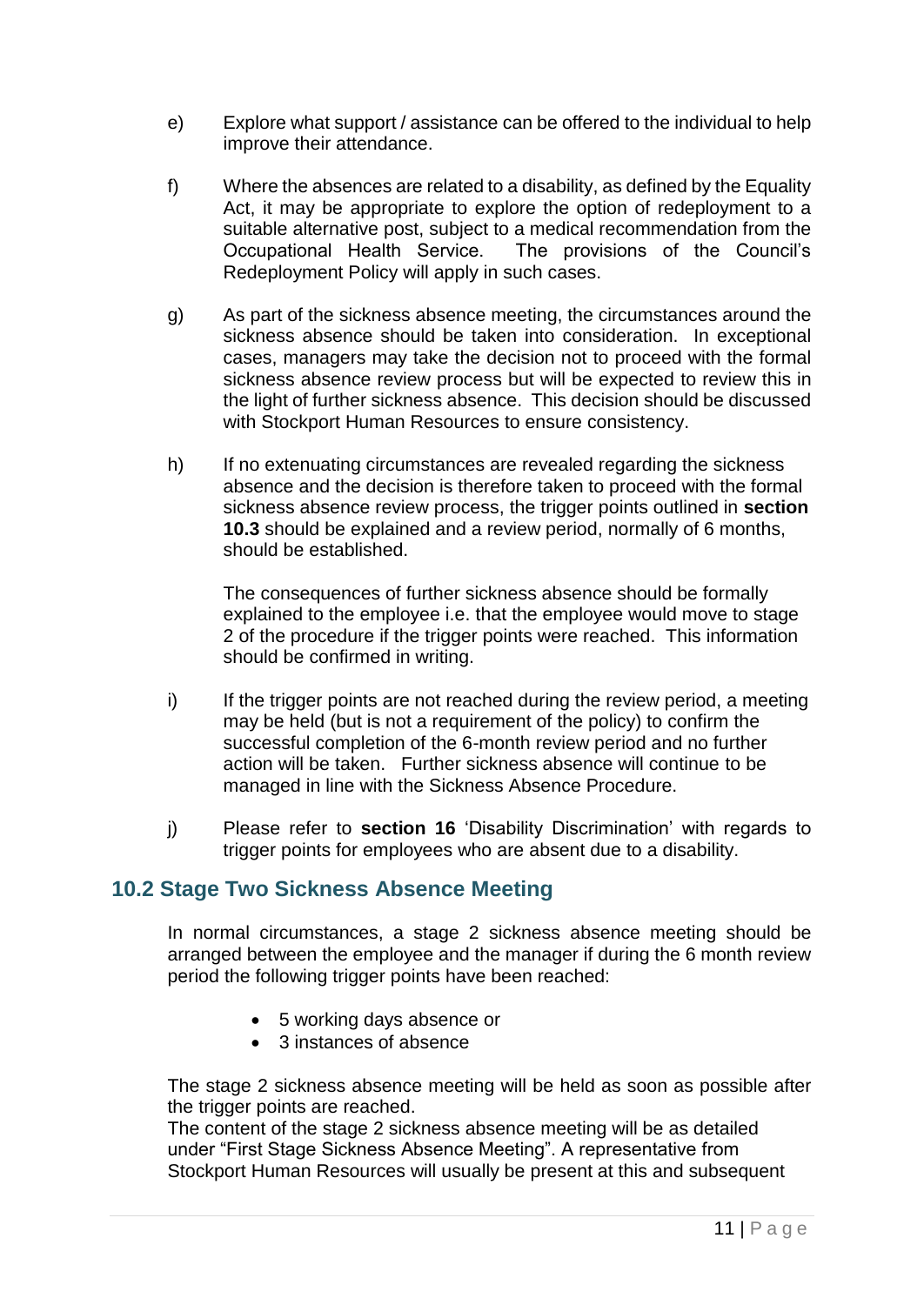stages of the process (subject to the SLA).

The trigger points outlined above should be explained and a review period, normally of 6 months, should be established.

The employee should be formally warned about the consequences of further sickness absence i.e. that the employee would move to stage 3 of the procedure if the trigger points were reached. This information should be confirmed in writing. The level of seriousness of this stage of the procedure should be clearly explained i.e. that a failure to improve their attendance would trigger the third stage sickness absence meeting and that a subsequent failure to improve their attendance at this stage, may ultimately lead to their dismissal.

If the trigger points are not reached during the review period, a meeting may be held (but is not a requirement of this policy) to confirm the successful completion of the 6-month review period and no further action will be taken. Further sickness absence will continue to be managed in line with the Sickness Absence Procedure.

Please refer to **section 16** 'Disability Discrimination' with regards to trigger points for employees who are absent due to a disability.

### <span id="page-12-0"></span>**10.3 Stage Three Sickness Absence Meeting**

In normal circumstances, a stage 3 sickness absence meeting should be arranged between the employee and the manager if during the 6 month review period the following trigger points have been reached:

- 5 working days absence or
- 3 instances of absence

The stage 3 sickness absence meeting will be held as soon as the trigger points are reached.

The content of the stage 3 sickness absence meeting will be as detailed under "First Stage Sickness Absence Meeting".

The trigger points outlined in **section 10.14** should be explained and a review period, normally of 6 months, should be established.

The employee should be formally advised that a failure to improve their attendance could lead to their dismissal at the next stage of the policy. This information should be confirmed in writing.

If the trigger points are not reached during the review period, a meeting may be held (but is not a requirement of the policy) to confirm the successful completion of the 6-month review period and no further action will be taken.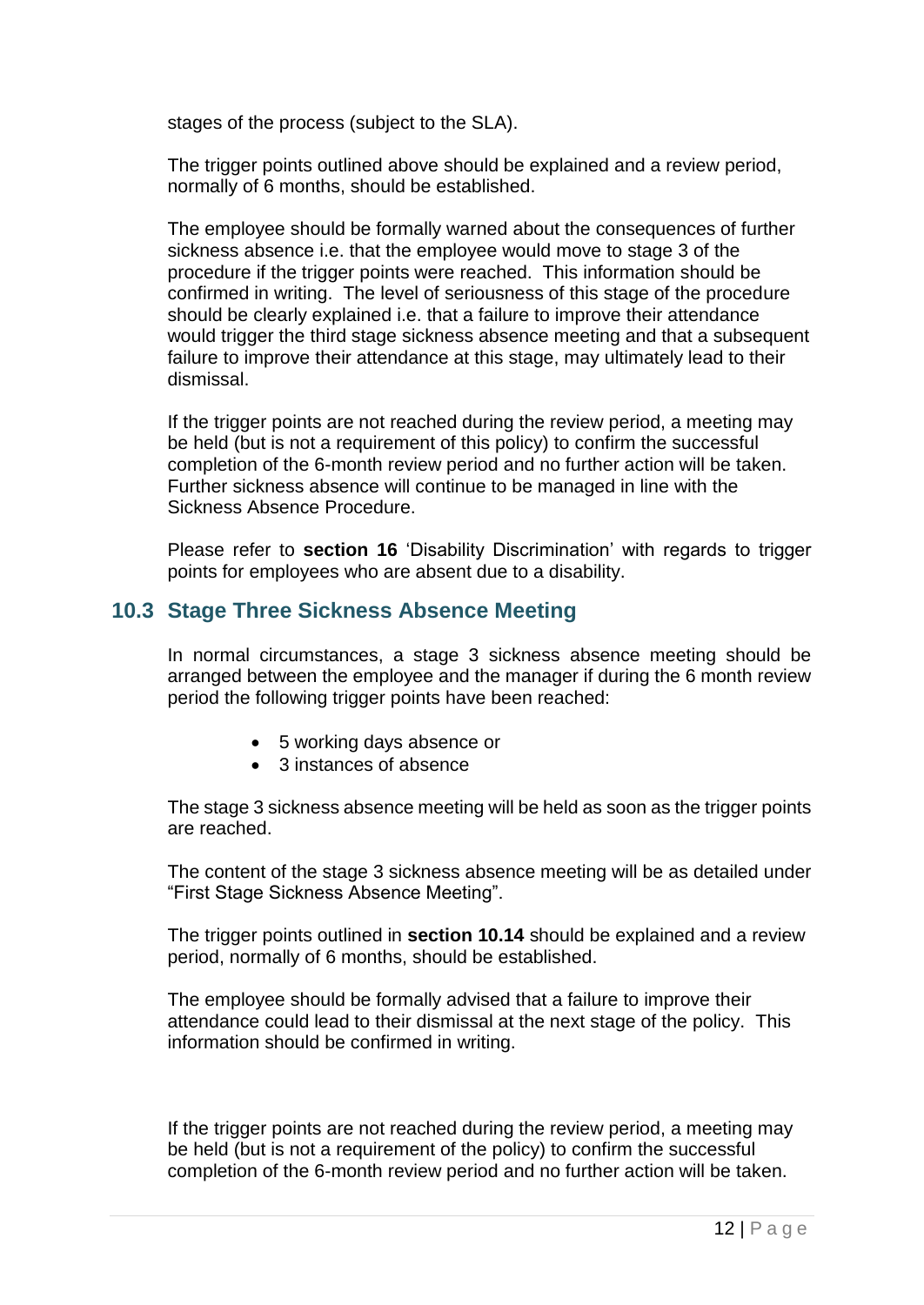Further sickness absence will continue to be managed in line with the Sickness Absence Procedure.

Please refer to **section 16** 'Disability Discrimination' with regards to trigger points for employees who are absent due to a disability

### <span id="page-13-0"></span>**10.4 Stage Four - Sickness Absence Hearing**

In normal circumstances, a sickness absence hearing should be arranged between the employee and the manager if during the 6-month review period the following trigger points have been reached:

- 5 working days absence or
- 3 instances of absence

The sickness absence hearing will be arranged and held as soon as possible after the trigger points are reached.

Arrangements and notification periods for the hearing and any subsequent appeal will be the same as those within the Schools Disciplinary Procedure. The Headteacher (or delegated manager) who conducted the formal sickness meetings with the employee will not be a member of the panel but will be asked to present the facts surrounding the case. The employee will be entitled to give any explanation he or she wishes.

The School reserves the right to terminate employment before the expiry of contractual occupational sick pay, where an employee's attendance levels have triggered the short term fourth stage of the sickness absence policy.

Where the absences are related to a disability, as defined by the Equality Act, the option of redeployment to a suitable alternative vacancy within the school and within the Council will be explored prior to arranging the hearing, subject to a medical recommendation from the Occupational Health Service. The provisions of the Council Redeployment Policy (if appropriate) will apply in such cases. However, the hearing will not be unduly delayed as redeployment can continue to be sought throughout the period whilst arrangements are made and, if dismissal is confirmed, throughout any notice period.

# <span id="page-13-1"></span>**11. Part Time Employees**

The trigger points detailed in **section 10** are based on full time employees working 5 days per week.

The trigger point of 10 working days is equivalent to 74 hours or 2 calendar weeks for support employees, and 65 hours or 2 calendar weeks for teachers. The trigger points for part time employees are as follows:

The number of days sickness absence specified for full time employees should be reduced pro rata to hours worked.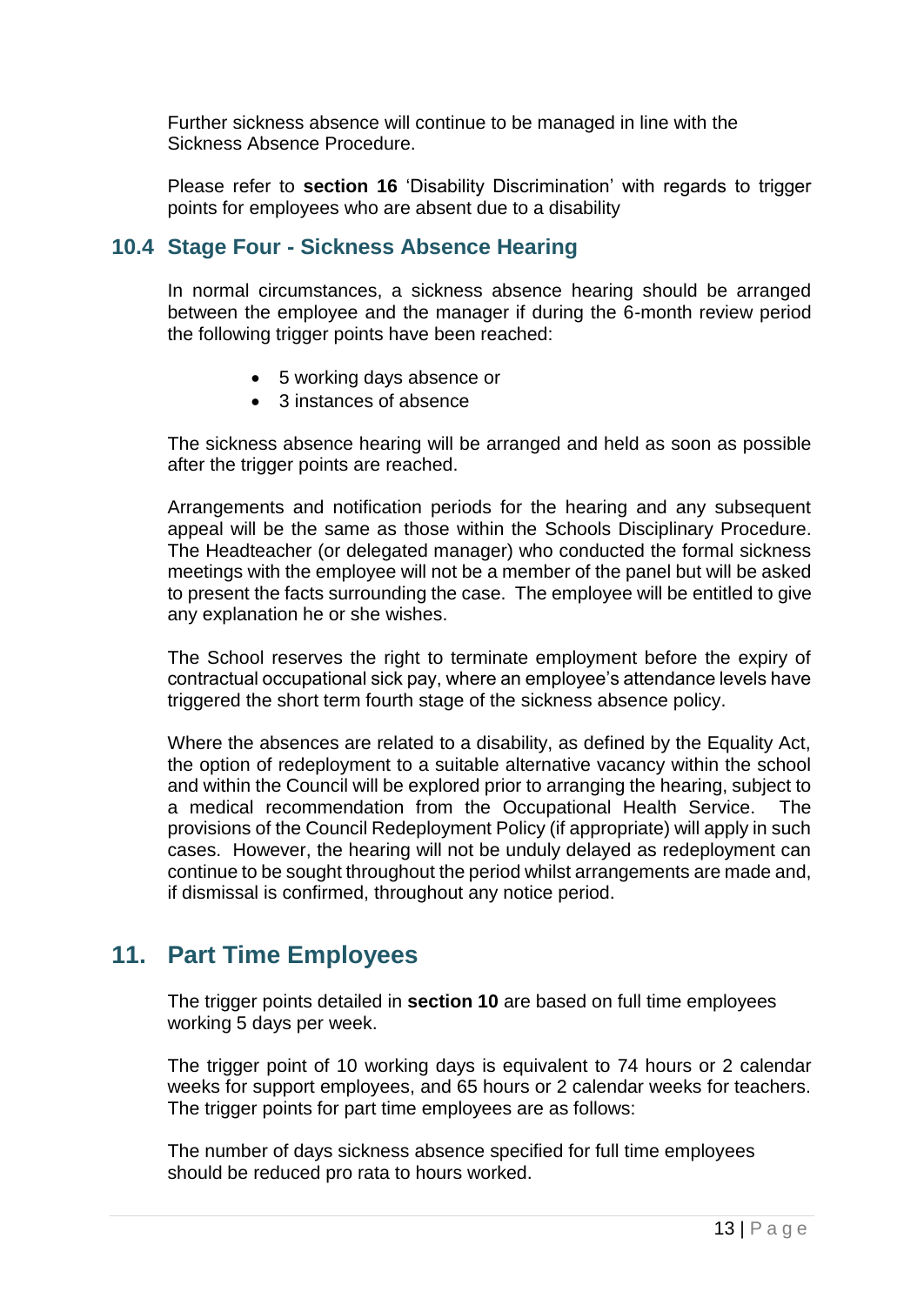For employees working compressed hours (i.e. full time hours over a reduced working week), the trigger point for full time employees detailed in **section 10** should be converted into hours.

The number of instances of sickness absence specified for full time employees should be reduced pro rata to days worked, on the following basis.

### **Employee working 4 days per week**

Trigger points for Short Term Stage 1 Sickness Absence Meeting:

4 instances or 8 days of absence within a rolling 12 month period.

Trigger points for Short Term Stage 2, 3 and 4 Sickness Absence Meeting:

3 instances or 4 days of absence during the 6 month review period.

### **Employees working 3 days per week**

Trigger points for Short Term Stage 1 Sickness Absence Meeting:

3 instances or 6 days of absence within a rolling 12 month period.

Trigger points for Short Term Stage 2, 3 and 4 Sickness Absence Meeting:

<span id="page-14-0"></span>2 instances or 3 days of absence during the 6 month review period.

Note: For employees working less than 3 days per week, the trigger points in terms of instances of absence will be as detailed above for an employee working 3 days per week.

# **12. General Notes**

- 12.1 At each sickness absence meeting, management should reassess if recurring instances of absence are indicative of a long-term medical condition or disability and therefore being managed appropriately. Please see section 16 on Disability Discrimination. Further advice can be obtained from Human Resources.
- 12.2 The trigger points for each subsequent stage in the procedure should apply from the date the individual returns to work, having triggered the first / second / third stage of the procedure.
- 12.3 Should an employee commence a period of leave of absence for any reason during the 6 month review period, the procedure will be resumed at the same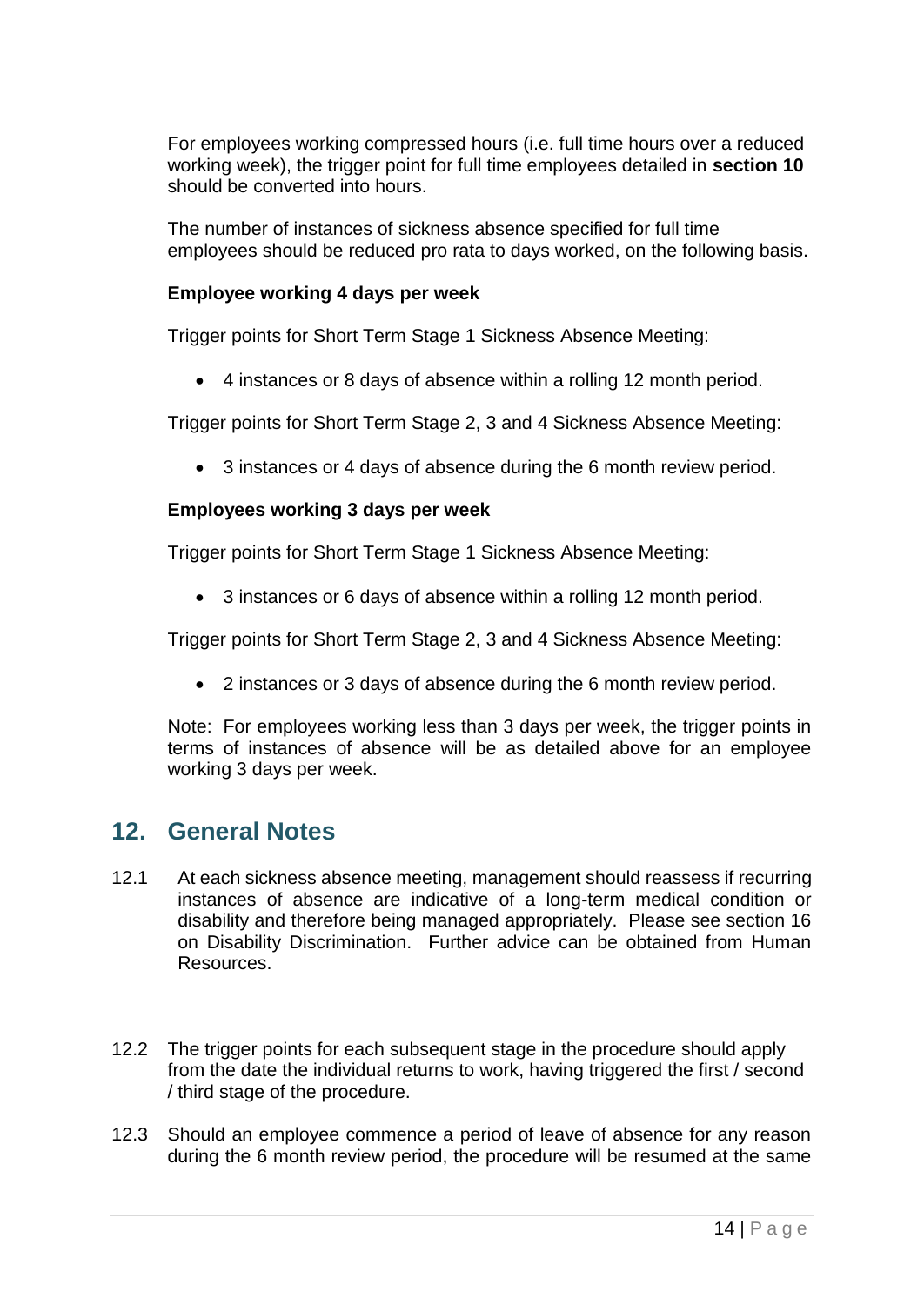stage following their return to work and the employee will be expected to complete the remainder of the review period.

- 12.4 An employee will be entitled to appeal against any formal advice/information that they have reached Stage 1/2/3 or 4 of the policy. This appeal will normally be to the Headteacher or a member of the school's management team other than the Headteacher/delegated manager who chaired the most recent sickness absence hearing. Any appeal to a panel of governors will be reserved for an appeal against dismissal. The purpose of the appeal process is to review the fairness of the original decision in all the circumstances. In order to appeal, the employee should write to the Headteacher stating the reason for the appeal. NB: The genuine nature of the sickness absence will not normally be considered grounds for appeal.
- 12.5 The short and long-term sickness absence review processes are parallel processes and employees at any particular stage of either review process can transfer/progress to the same/next stage of the procedure, as appropriate, under either review process, according to the nature of their sickness absence. However, it should always be made clear to the employee which review process their sickness absence is being managed under and which stage they are on.
- 12.6 Employees who are not subject to school holidays have the right to request periods of paid annual leave during a period of sickness absence. Any such annual leave will not count as sickness absence but the period of sickness before and after will constitute one period of continuous sickness absence.
- 12.7 Employees are required to be available for contact meetings/discussions (other than in exceptional circumstances) during periods of sickness absence. Employees who wish to go on holiday during a period of sickness absence must inform their manager and request annual leave or should have the agreement of occupational health that the holiday would be beneficial to their recovery. Occupational sick pay may be withheld, and/or the disciplinary procedure invoked, if an employee's behaviour/activities are inconsistent with the stated reason for sickness absence or are clearly detrimental to their recovery.
- 12.8 Applications for unpaid leave during a period of sickness absence will, where possible, be considered favourably. Where approval is given, the period of unpaid leave will be disregarded for the purposes of the sickness absence review process, so that the period before and after will be seen as a continuous time period.
- 12.9 Medical and dental appointments (particularly routine appointments) should normally be arranged outside of school or contracted hours. Further advice is available from Human Resources and within the Schools Leave of Absence Policy.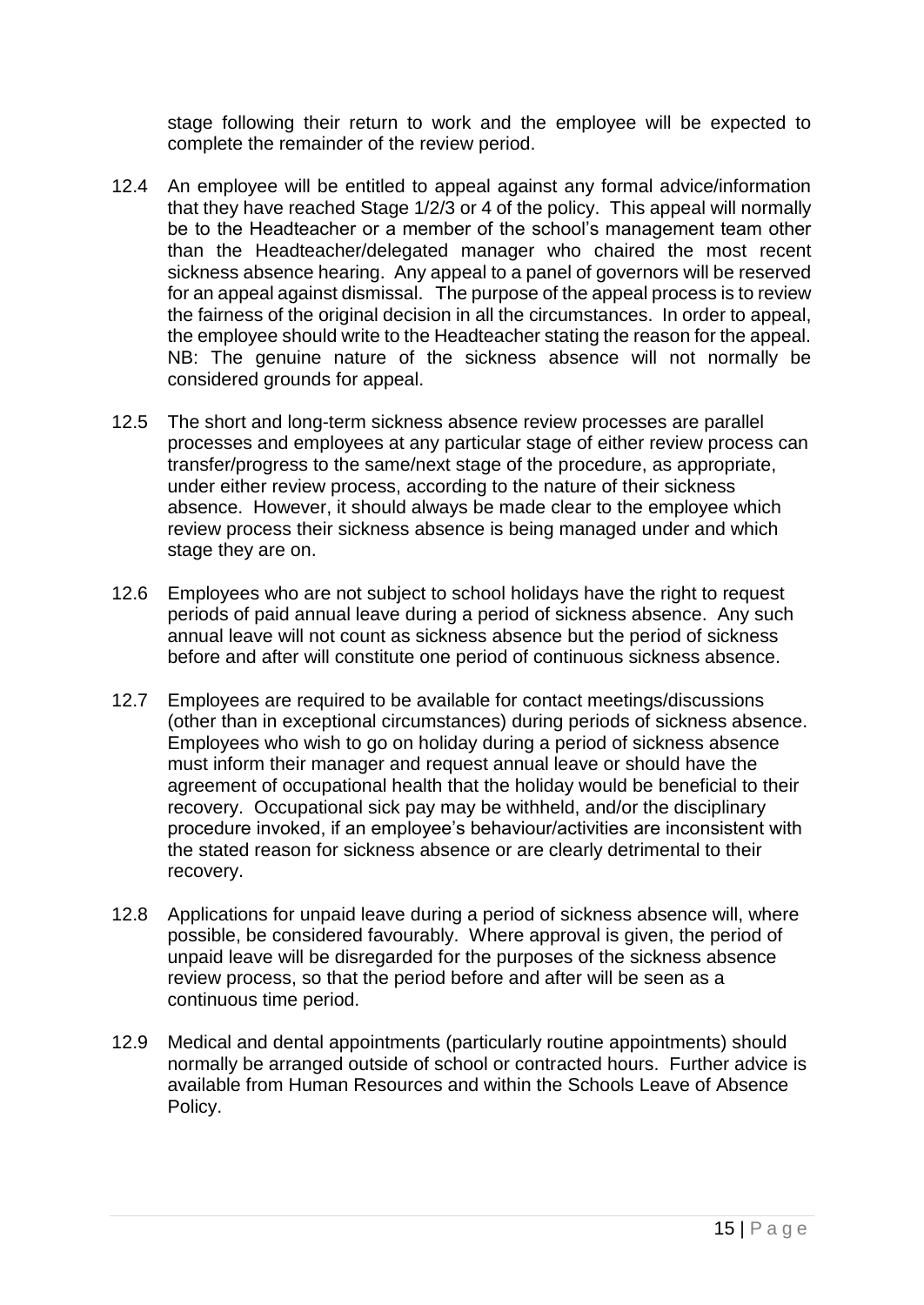# <span id="page-16-0"></span>**13. Long Term Sickness Absence Review Process**

Long term absence is continuous sickness absence, which exceeds 6 weeks. During the period of sickness absence, managers should maintain regular contact with employees on an informal basis in addition to the formal process outlined below.

The purpose of the contact is to ensure employees feel supported and are offered all appropriate assistance.

After 6 weeks absence (or earlier if it is known beforehand that the absence will last 6 weeks), employees should be referred to the Occupational Health Service. Individuals may be referred at an earlier stage, where appropriate, following consultation with Stockport Human Resources. The employee must be informed in advance by their line manager that they are being referred to Occupational Health.

In exceptional cases, for example, where employees' sickness absence is known to be terminal, it may not be appropriate to arrange a referral to Occupational Health. Any exceptions should be determined by line managers in consultation with Stockport Human Resources.

### <span id="page-16-1"></span>**13.1 Stage One Sickness Absence Meeting**

On receipt of the occupational health report, a stage 1 sickness absence meeting should be arranged between the employee and the manager.

The purpose of the meeting will be to:

- (a) Discuss the reason for the absence and the occupational health report.
- (b) Establish a likely return to work date, if possible.
- (c) Identify any work-related issues that may be associated with the sickness absence and how these can be effectively addressed.
- (d) Discuss whether any support can be offered to enable the employee to return to work.
- (e) Explain to the employee in a sensitive manner the effect that the absence has upon the service in terms of:
	- Service delivery.
	- Implications for colleagues' work load and morale.
- (f) At the meeting the following options may be considered, subject to a medical recommendation by the Occupational Health Service:
	- Phased Return to Work see **section 17** on phased returns.
	- Redeployment within the school or in accordance with the Council's Redeployment Policy (if appropriate). Employees who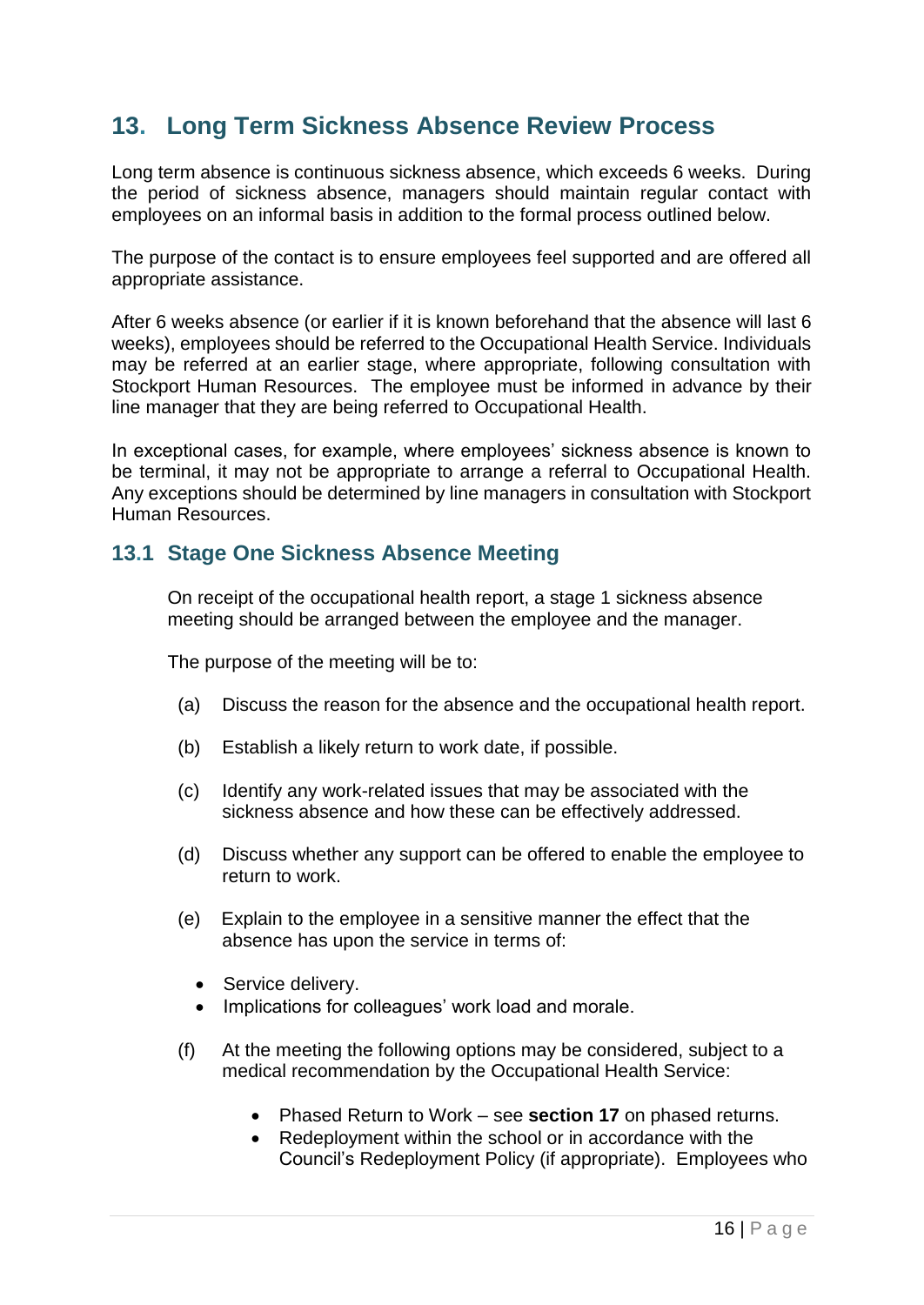are redeployed will be paid in accordance with the salary for the new post.

• III Health Retirement – see paragraph 13.4.

Note: Redeployment and Ill Health Retirement should only be considered where Occupational Health advises that the individual is unable to return to their substantive post.

It should be explained to the employee that should their absence continue they will progress to the second stage of the procedure. This information should be confirmed in writing.

# <span id="page-17-0"></span>**13.2 Stage Two Sickness Absence Meeting**

 A stage 2 sickness absence meeting will normally be arranged two months after the first stage sickness absence meeting.

The content of the meeting will be as described above under "Stage One Sickness Absence Meeting". A representative from Human Resources should be present at this and subsequent stages of the process (subject to SLA).

The employee should be advised of the possible consequences of their continuing absence. This information should be confirmed in writing and should include advising the employee that if they reach the third stage sickness absence meeting and remain unable to return to work or unable to provide a return to work date within a reasonable time scale, and if none of the previous options discussed are appropriate, a sickness absence hearing will be arranged to consider their continuing employment on the grounds of incapability due to ill health.

### <span id="page-17-1"></span>**13.3 Stage Three Sickness Absence Meeting**

A stage 3 sickness absence meeting will normally be arranged two months after the second stage sickness absence meeting.

At this stage of the procedure, if the employee remains unable to return to work and there is no return to work foreseeable within a reasonable time scale, nor are the previous options discussed appropriate, a sickness absence hearing will be arranged to consider their continuing employment on the grounds of incapability due to ill health.

### <span id="page-17-2"></span>**13.4 Stage Four – Sickness Absence Hearing**

To support employees, where considering continuation of employment, the provisions of the Local Government Pension Fund regarding ill health retirements should be noted and followed.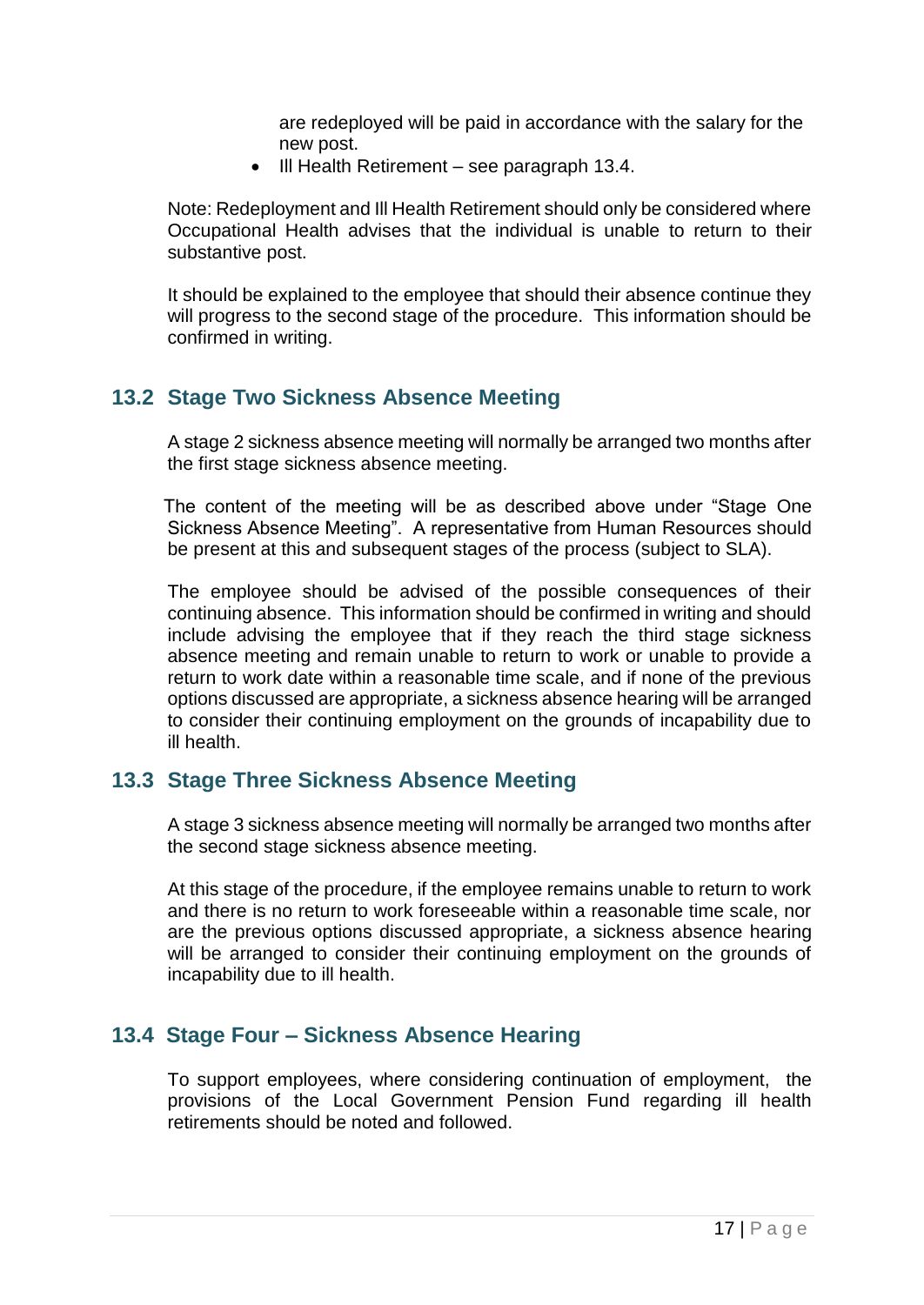In particular it should be noted that it is a condition of the Local Government Pension Fund that where a decision to terminate employment on health grounds is possible and the employee is a member of the Local Government Pension Fund (LGPF), the case should first be referred to an independent doctor in order to be assessed for ill health retirement. This will be arranged where requested via the occupational health referral.

For teachers the provisions of the Teachers' Pension Scheme regarding ill health retirements should be noted and followed.

Arrangements and notification periods for a hearing under Stage Four and any subsequent appeal will be the same as those within the School's Employment Relations or Disciplinary Procedure. The Headteacher or delegated manager who conducted the most recent formal sickness meeting with the employee will not be a member of the panel but will be asked to present the facts surrounding the case. The employee will be entitled to give any explanation he or she wishes.

<span id="page-18-0"></span>Where there is medical evidence that an employee is no longer fit to fulfil the requirements of the job within a reasonable timescale, the authority reserves the right to terminate employment before the expiry of contractual occupational sick pay, in accordance with the procedure for dealing with ill health.

# **14. General Notes**

- 14.1 If an employee is unable to attend a formal sickness absence meeting due to ill health, despite an offer to delay the meeting, or is unwilling to attend the meeting, the meeting should take place in their absence and the employee should be informed in writing of the outcome. A representative may attend if the employee wishes and / or the employee may provide a written statement. Failure to notify their manager of their inability to attend or to provide adequate justification may result in occupational sick pay being withheld.
- 14.2 Should an employee return to work after a sickness absence meeting has been arranged but before it actually takes place, the meeting should still be held. Similarly, if an employee returns to work before the referral to occupational health has been made or before the employee has attended their appointment, the sickness absence meeting should still take place so that the employee can be informed of whether they are at a particular stage of the sickness absence policy.
- 14.3 Should an employee attend a sickness absence meeting and subsequently return to work but is unable to maintain a reasonable level of attendance during the following 12 months the procedure would be resumed at the same/next stage of the procedure, as appropriate.
- 14.4 An employee will be entitled to appeal against any formal advice/information that they have reached Stage 1/2/3 or 4 of the policy. This appeal will normally be to the Headteacher or a member of the school's management team other than the Headteacher/delegated manager who chaired the most recent sickness absence hearing, and wherever possible will be heard at a more senior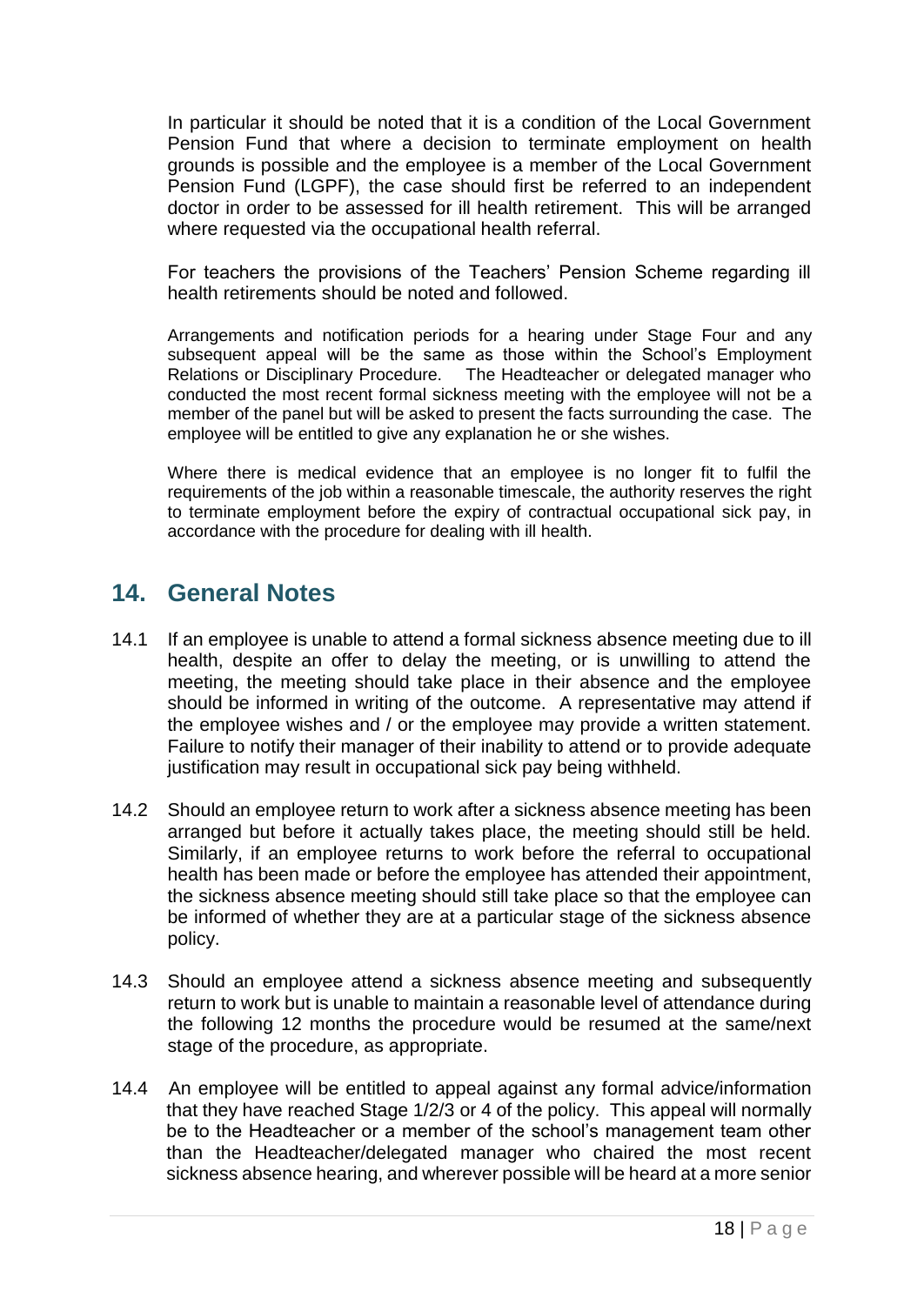level than the manager who chaired that meeting. Any appeal to a panel of governors will be reserved for an appeal against dismissal. The purpose of the appeal process is to review the fairness of the original decision in all the circumstances. In order to appeal, the employee should write to the Headteacher stating the reason for the appeal. NB: The genuine nature of the sickness absence will not normally be considered grounds for appeal.

14.5 The short and long term sickness absence review processes are parallel processes and employees at any particular stage of either review process can transfer to the same/next stage, as appropriate, of the procedure under either review process, according to the nature of their sickness absence. However, it should always be made clear to the employee which review process their sickness absence is being managed under and which stage they are on.

# <span id="page-19-0"></span>**15. Absence due to Industrial Injury**

Where an employee is absent from work due to industrial injury, their sickness absence should be managed through the Short Term and Long Term Sickness Absence Review Process detailed above.

Managers should ensure the reason for the absence i.e. industrial injury is properly recorded on the Sickness Return Form for Payroll to ensure the correct payment scheme is used and occupational sick pay entitlement is correctly calculated.

# <span id="page-19-1"></span>**16. Disability Discrimination**

- 16.1 The Equality Act (previously the Disability Discrimination Act) makes it unlawful to unjustifiably discriminate against a person with a disability. Discrimination occurs when a disabled person is treated less favourably than someone else on the basis of his or her disability.
- 16.2 The Act defines disability as a 'physical or mental impairment which has a substantial and long term adverse effect on his / her ability to carry out normal day to day activities.'
- 16.3 Managers should therefore ascertain if the employee is classed as disabled as defined by the Act through consultation with Stockport Human Resources and the Occupational Health Provider.

The Act requires an employer to make reasonable adjustments to accommodate a disabled employee. Reasonable adjustments may include:

- Seeking to redeploy to an alternative post.
- Job redesign (including hours and / or working pattern) either on a temporary or permanent basis.
- Adaptation of the working environment.
- Agreement to a higher level of sickness absence (which may involve adjustment of the trigger points in this procedure).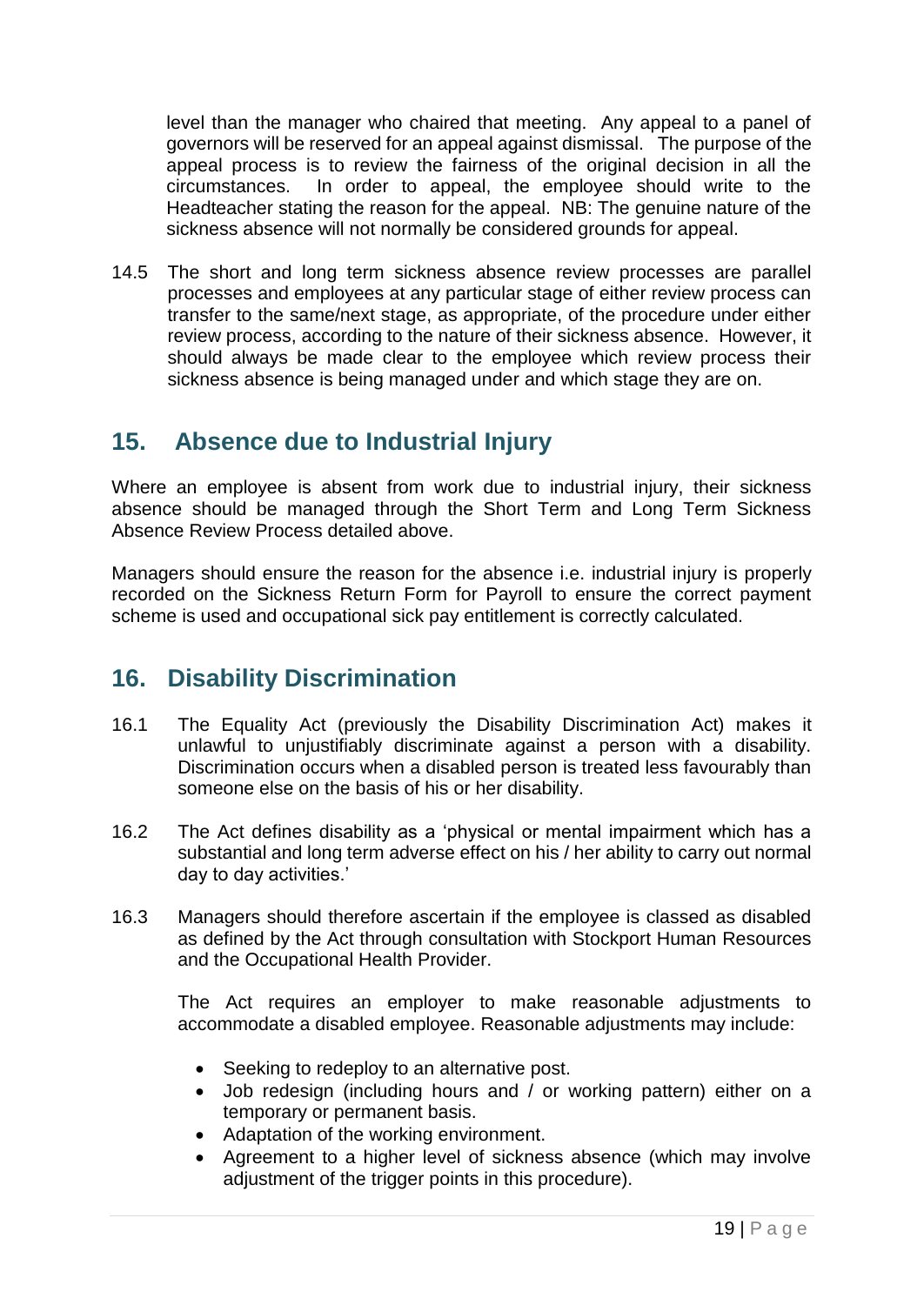An assessment must be made about whether the adjustment is 'reasonable' and will take account of the following:

- Practicality / cost of the adjustment.
- Disruption to the service provision.
- Size and resources available to the employer.
- Impact on work colleagues.

Managers should always seek advice from both Human Resources and the Occupational Health Provider in cases involving disability.

# <span id="page-20-0"></span>**17. Phased Return to Work**

- 17.1 A phased return to work after a long term period of sickness absence can be beneficial for both the organisation and the employee. The purpose of this approach is to facilitate an earlier return to work than may otherwise be possible. The term phased return covers either a period of time of reduced working hours and/or a period of restricted duties.
- 17.2 Some conditions will inhibit employees attending their place of work but not from carrying out their duties. In these circumstances, it may be reasonable for alternative arrangements to be made with the agreement of the Headteacher/manager. Payment will be made accordingly.
- 17.3 The following conditions should apply to any phased return to work:
	- a) A phased return to work should be recommended or approved by the Council's Occupational Health Provider (bearing in mind the temporarily reduced hours and, if appropriate, duties).
	- b) It will usually be for a period of up to four weeks, during which time the employee will receive full pay for a maximum of four weeks.
	- c) The employee must be signed off by his or her GP as fit to work or his or her latest Statement of Fitness to Work must have expired prior to the return to work. Alternatively the Statement should indicate that the employee may be fit to work, with the comments/suggestions of the GP in accordance with the views of the Occupational Health Provider, or easily implemented with a view to full duties/hours within the four week period.
	- d) The pattern of attendance on reduced hours and/or reduced duties and responsibilities should be agreed in advance with the employee. However, it is expected that the employee will increase their working hours and/or duties during the phased return with a view to resuming their full contractual hours and duties at the end of the four week period. If the employee is unable to return to their full contractual hours and/or duties after four weeks, a referral to Occupational Health will be made.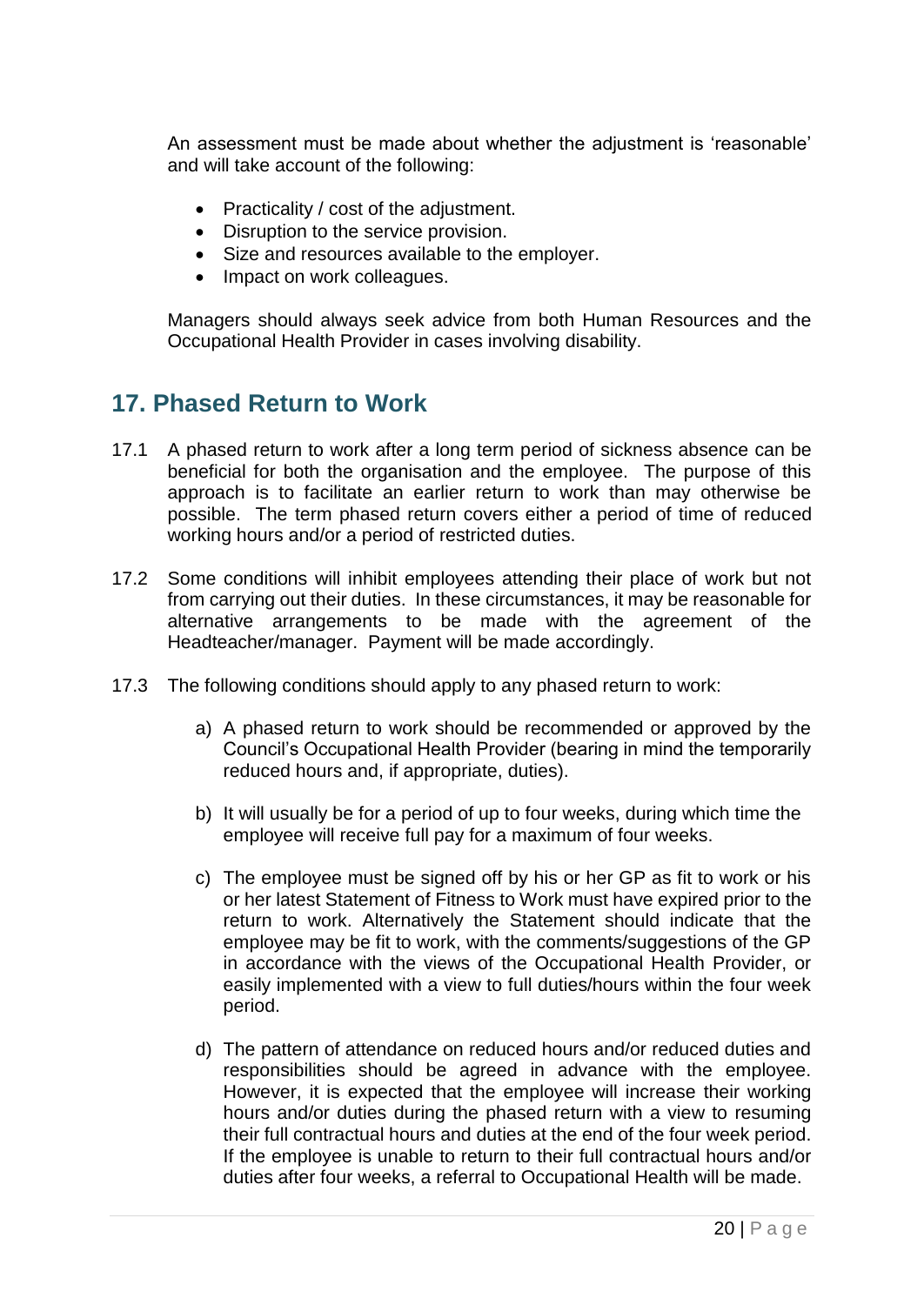- e) Where Occupational Health recommends, or a GP seeks, a longer phased return to work then this approach is unlikely to be practicable. If the employee cannot return to normal working within four weeks then he or she would need to remain off work for a further period. However, each case will need to be considered on its merits and other solutions may be more suitable. Where the GP has indicated that an employee may be fit to return to work, it should be noted any suggestion made by the GP is only advisory as the GP does not have knowledge of the workplace or details of the employee's duties. If it is not possible or practical to implement the advice then the 'may be fit for work' option can be interpreted as 'not fit for work'. There is no need for the employee to return to the GP for a new statement for this to be confirmed. A new certificate will only be needed if the certificate expires (referred to as the "end of the statement period") and the employee is still unable to return.
- f) Where the employee seeks to extend the phased return to work beyond four weeks, or asks for a longer arrangement from the start, it is open to the Headteacher to cover the shortfall in contractual hours (where applicable) by annual leave, TOIL, or, exceptionally, unpaid leave of absence, subject to the employee's agreement.
- g) You may need to revise the workplace risk assessment applicable to the employee to facilitate a return to work, and it may need to be kept under review.
- h) On occasion, Occupational Health or another medical agency may seek a very restricted return to work e.g. two hours per day, for therapeutic purposes. Full consideration should be given to such requests but clear medical guidance should be obtained in advance on what the employee can do and what degree of support should be provided in the workplace.

In such cases the employee would remain on sick pay but should be advised to check with the relevant government agency on any implications for the employee's statutory benefits.

i) These arrangements are aimed at helping an employee return to his or her own job. They are not likely to be suitable for employees involved in redeployment or rehabilitative processes, which would require, and should receive, other considerations.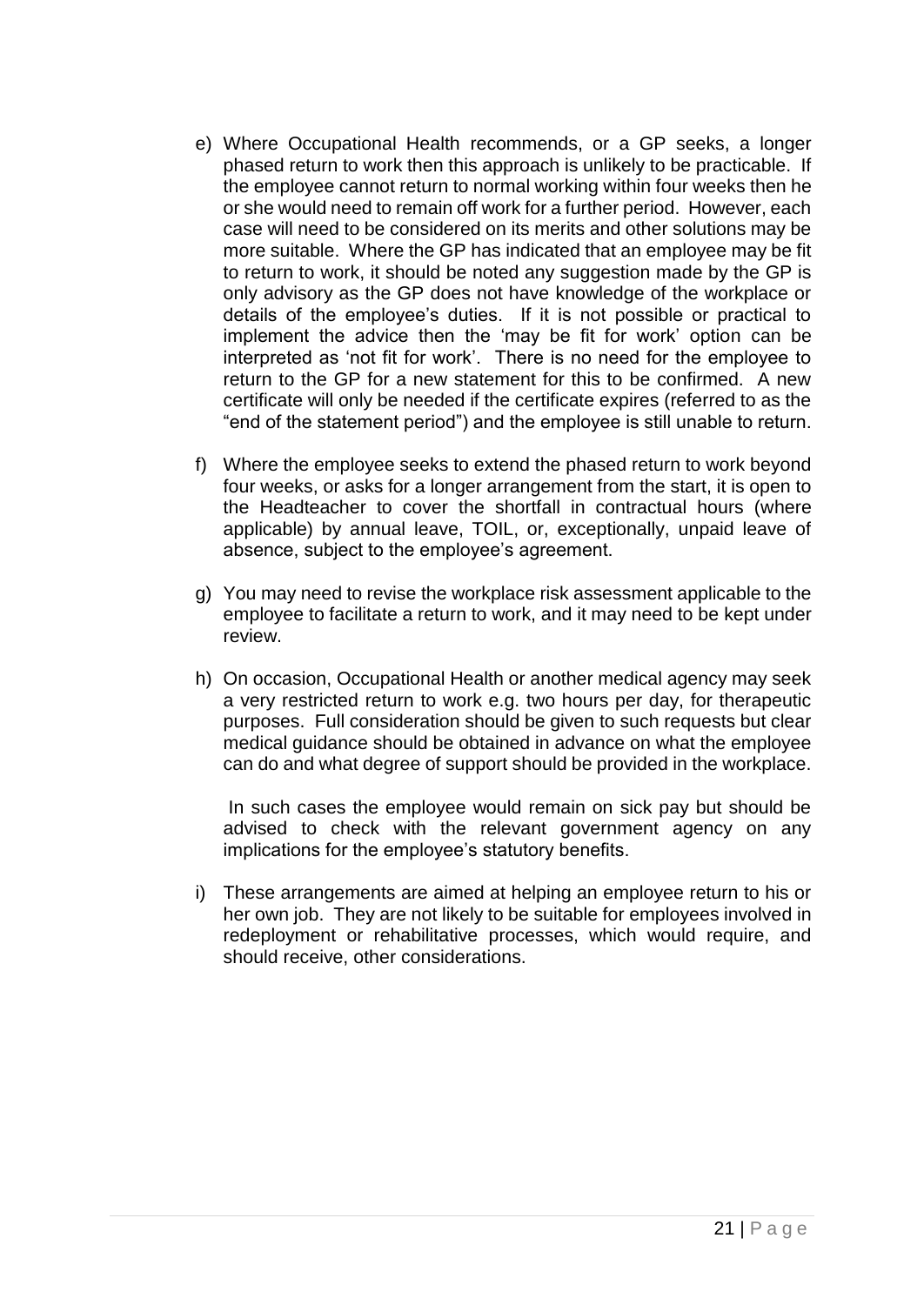

### **APPENDIX A**

### **RETURN TO WORK MEETING FORM/SELF CERTIFICATION FORM**

|              | Please refer to guidance notes                                                                                                                                                                                                                                             |                               |                  |                                           |         |  |
|--------------|----------------------------------------------------------------------------------------------------------------------------------------------------------------------------------------------------------------------------------------------------------------------------|-------------------------------|------------------|-------------------------------------------|---------|--|
| A            | Name of employee                                                                                                                                                                                                                                                           |                               | <b>Job title</b> |                                           |         |  |
| B            | Name of manager                                                                                                                                                                                                                                                            |                               |                  |                                           |         |  |
| $\mathsf{C}$ | Date of meeting                                                                                                                                                                                                                                                            | Date of first day of sickness |                  | Number of working days<br><b>sickness</b> |         |  |
| D            | Date of return                                                                                                                                                                                                                                                             |                               |                  |                                           |         |  |
| E.           | Reason for sickness absence (please specify if this is an industrial injury / disability related<br>absence)                                                                                                                                                               |                               |                  |                                           |         |  |
| F            | Discuss total sickness absence in the last 12 months (including current / most recent<br>sickness absence)<br>Number of instances:<br>Number of working days sickness:                                                                                                     |                               |                  |                                           |         |  |
|              |                                                                                                                                                                                                                                                                            |                               |                  |                                           |         |  |
| G            | Discuss whether referral to Occupational Health is required<br>Reason for referring / not referring:<br>(If referral is required, please complete the 'Referral to Occupational Health' form and                                                                           |                               |                  |                                           |         |  |
|              | forward to Stockport Human Resources)                                                                                                                                                                                                                                      |                               |                  |                                           |         |  |
| H            | Discuss whether there is anything further that we can do to assist the employee and to<br>reduce their sickness absence. Discuss whether any reasonable adjustments are<br>required to the post /duties.<br>Please specify any agreed actions.                             |                               |                  |                                           |         |  |
| $\perp$      | Confirm with the employee whether a formal sickness meeting is necessary. (See<br>guidance notes on reverse of form.) Explain the Council's trigger points for the formal<br>stages of the sickness procedure. Where sickness absence record is good,<br>acknowledge this. |                               |                  |                                           |         |  |
|              | Not Triggered Triggered but no formal action Stage 1<br>(please circle)                                                                                                                                                                                                    | to be taken                   |                  | Stage 2 Stage 3                           | Stage 4 |  |
|              | <b>Employee's comments</b>                                                                                                                                                                                                                                                 |                               |                  |                                           |         |  |
|              |                                                                                                                                                                                                                                                                            |                               |                  |                                           |         |  |
|              | Declaration by the Employee: I confirm that the information given above is correct to the best of<br>my knowledge                                                                                                                                                          |                               |                  |                                           |         |  |
| K.           | Employee's signature:<br>NB: You are reminded that making a false declaration is a very serious disciplinary matter,<br>which could result in dismissal.                                                                                                                   |                               | Date:            |                                           |         |  |
|              | Headteacher's/Manager's signature                                                                                                                                                                                                                                          |                               |                  |                                           | Date:   |  |
|              |                                                                                                                                                                                                                                                                            |                               |                  |                                           |         |  |

.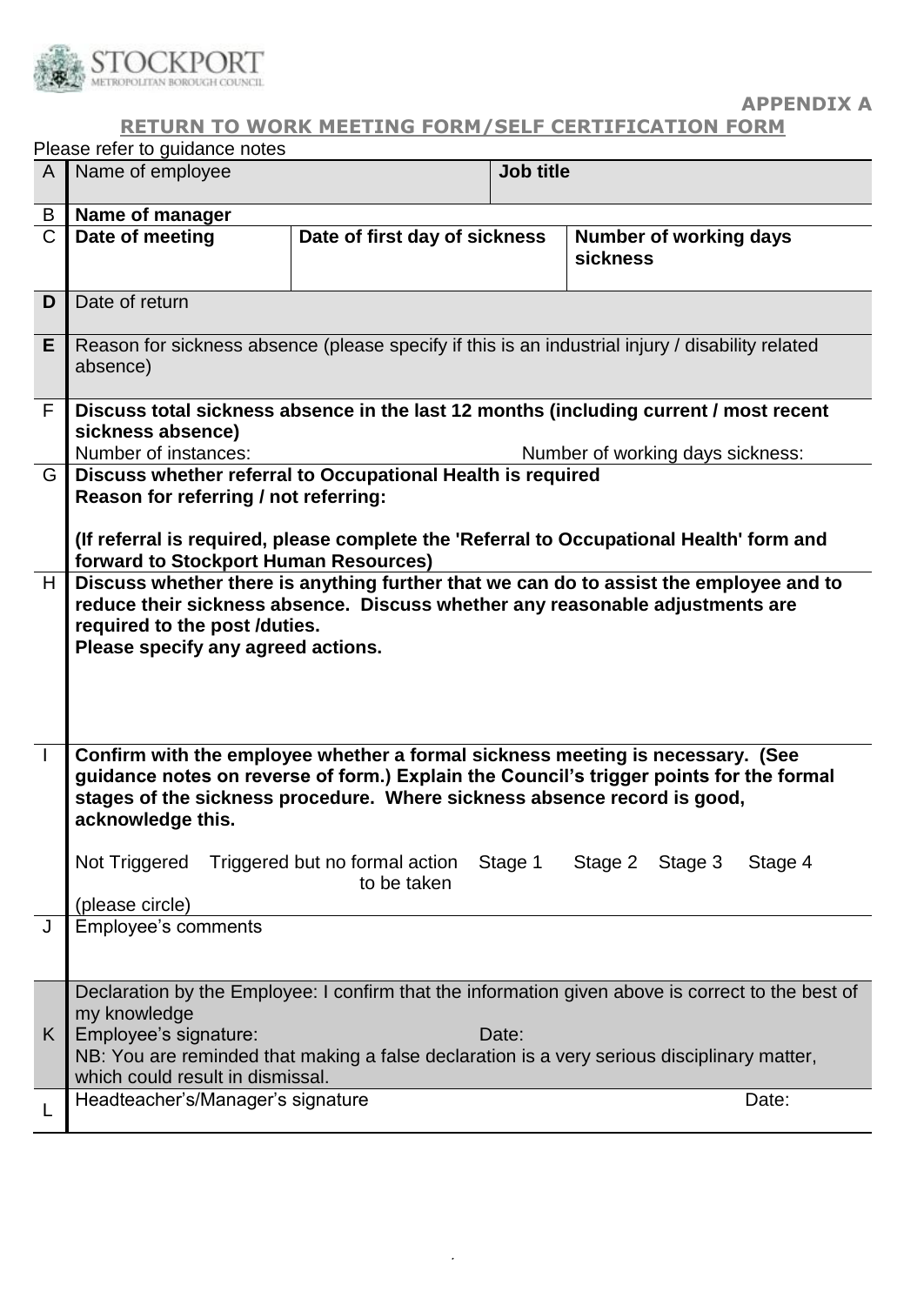# **Guidance Notes for Headteachers/Managers** - **Return to Work Meetings**

### **Please read this guidance in conjunction with the Sickness Absence Policy and Procedure**

The Return to Work Meeting should be conducted at the earliest opportunity in a private location. The attached form should be completed. Telephone Return to Work Meetings can be conducted provided there are no concerns regarding the employee's attendance and the form is completed for self-certification reasons as soon as practicable (see Section 8 of Sickness Absence policy).

### **Sections:**

### **A to F: Please complete**

- G. Discuss whether referral to Occupational Health is required. Input from the Occupational Health Service should not be seen as a punishment or sanction. There are many reasons why a referral to Occupational Health may be appropriate where absences are due to the same and / or similar medical reasons, where it is possible that an occurrence may lead to further problems (e.g. back pain) or where medical advice on the undertaking of particular tasks would be helpful. If the decision is taken not to make a referral to occupational health, the employee should be in full agreement with this decision and this should be documented.
- H. Discuss whether there is anything further we can do to assist the employee to reduce their sickness absence. Discuss with the employee whether they require any reasonable adjustments to be made to the post, which may include job redesign or adaptation of the working environment. Please note any comments or agreed actions.
- I. Confirm with the employee whether a formal sickness meeting is necessary. The trigger points for the formal stages of the procedure should be explained to the employee. See notes below.

**If the employee has reached the trigger points** of 10 working days or 5 instances of sickness absence in the previous 12 month period, a short term sickness absence meeting (first stage of the formal process) will normally be held. A separate meeting needs to be arranged at which the employee will have the right to be accompanied. See **section 9 and 10** in the Sickness Absence Procedure.

Further short term sickness meetings at the second / third / fourth stage will normally be held if trigger points set in a previous sickness meeting have been reached. If stage 2, 3 or 4, please discuss with Stockport Human Resources (subject to SLA).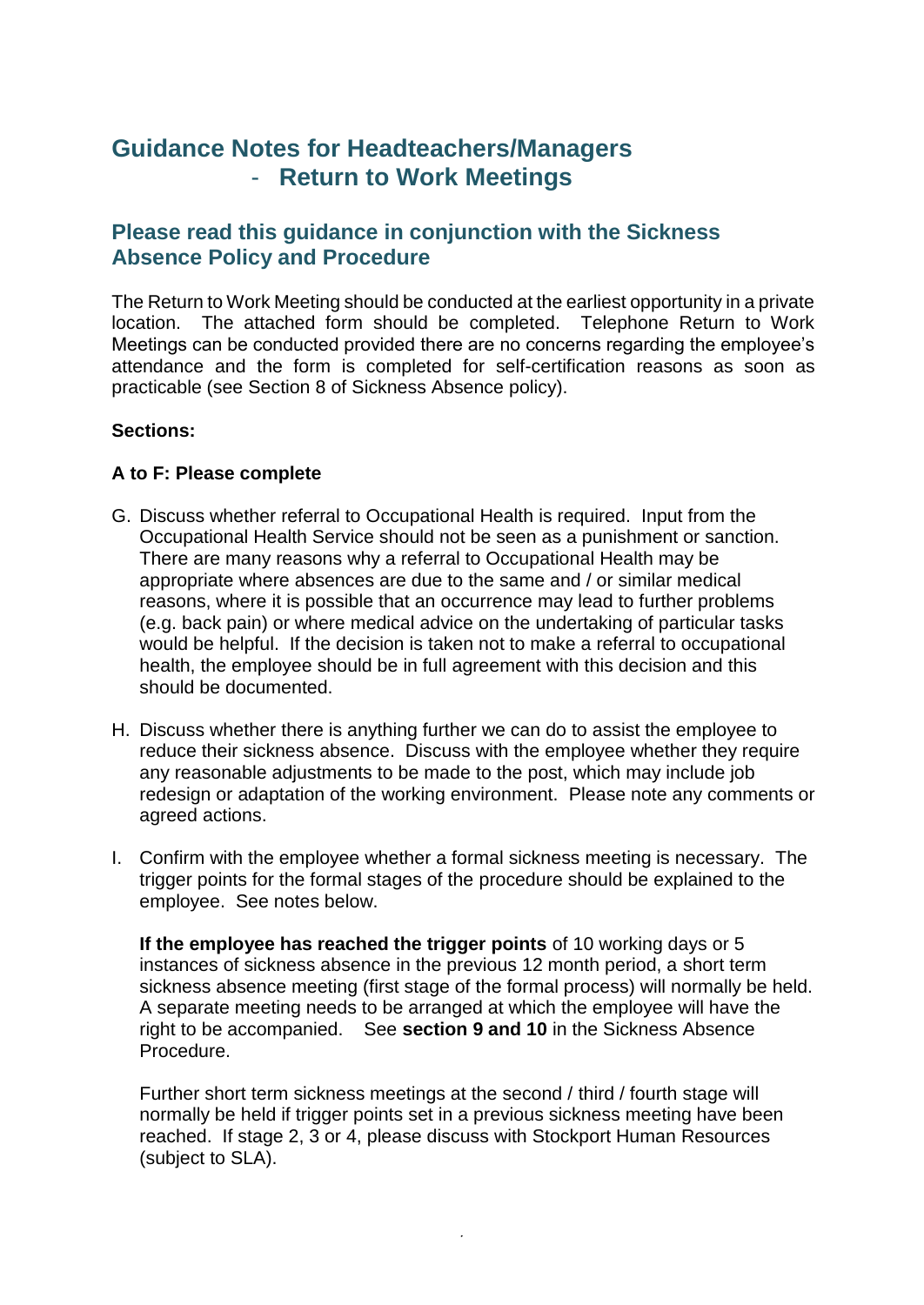**If the individual is nearing the trigger points** of 5 instances or 10 working days sickness absence in a rolling 12 month period, the employee's sickness absence record in relation to the Council's trigger points should be highlighted during the Return to Work Interview. There should be a discussion about their previous attendance record and the reasons for their absences**.** Explain to the employee in a sensitive manner the effect that the absence has upon the service in terms of service delivery and the implications for colleagues' work load and morale. Where sickness absence record is good, acknowledge this.

- J. and K: Please ask the employee to complete.
- L. Please sign and date.

### **Please contact Stockport Human Resources if any further advice or guidance is needed.**

*NB: The employee is entitled to a copy of this form if requested. This form should be retained by the Headteacher/Manager and stored in a secure and confidential place.*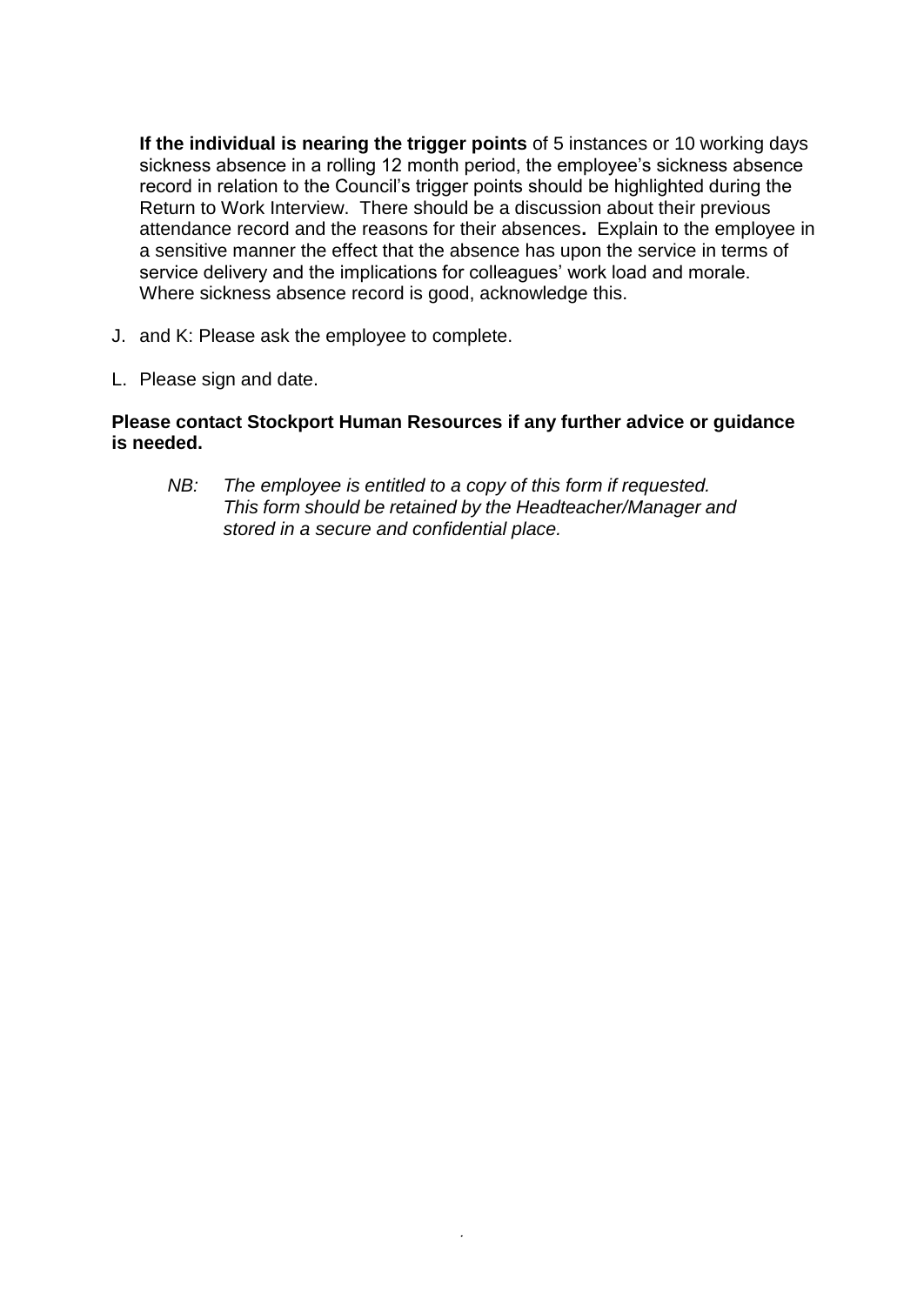

 **APPENDIX B**

### **RECORD OF CONTACT DURING EMPLOYEE'S SICKNESS ABSENCE**

| Name of employee |                                                      |                       |
|------------------|------------------------------------------------------|-----------------------|
| Name of manager  |                                                      |                       |
| <b>Date</b>      | <b>Type of contact</b><br>i.e. telephone or<br>visit | Summary of discussion |
|                  |                                                      |                       |
|                  |                                                      |                       |
|                  |                                                      |                       |
|                  |                                                      |                       |
|                  |                                                      |                       |
|                  |                                                      |                       |
|                  |                                                      |                       |
|                  |                                                      |                       |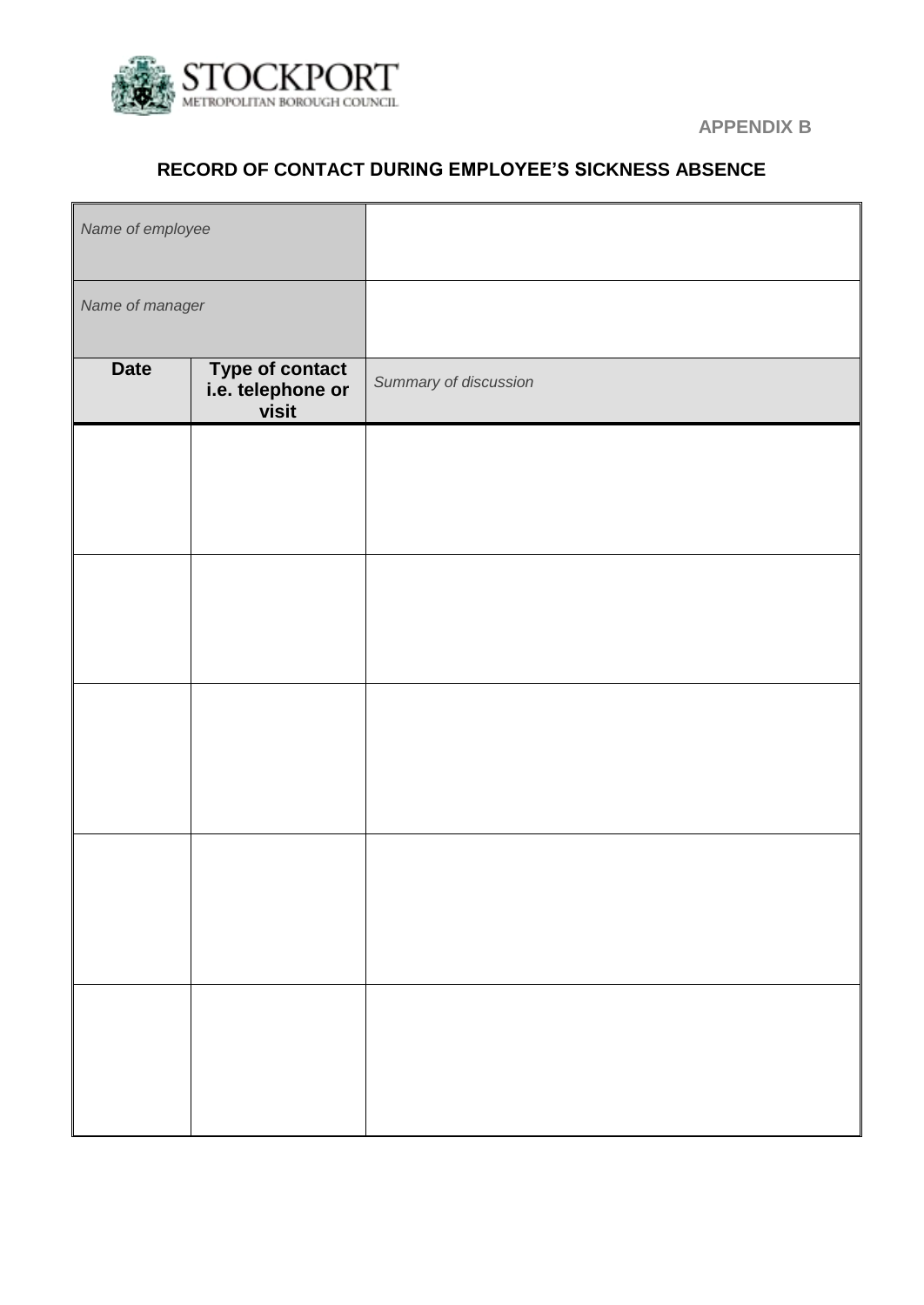# **MANAGING SHORT-TERM SICKNESS ABSENCE**

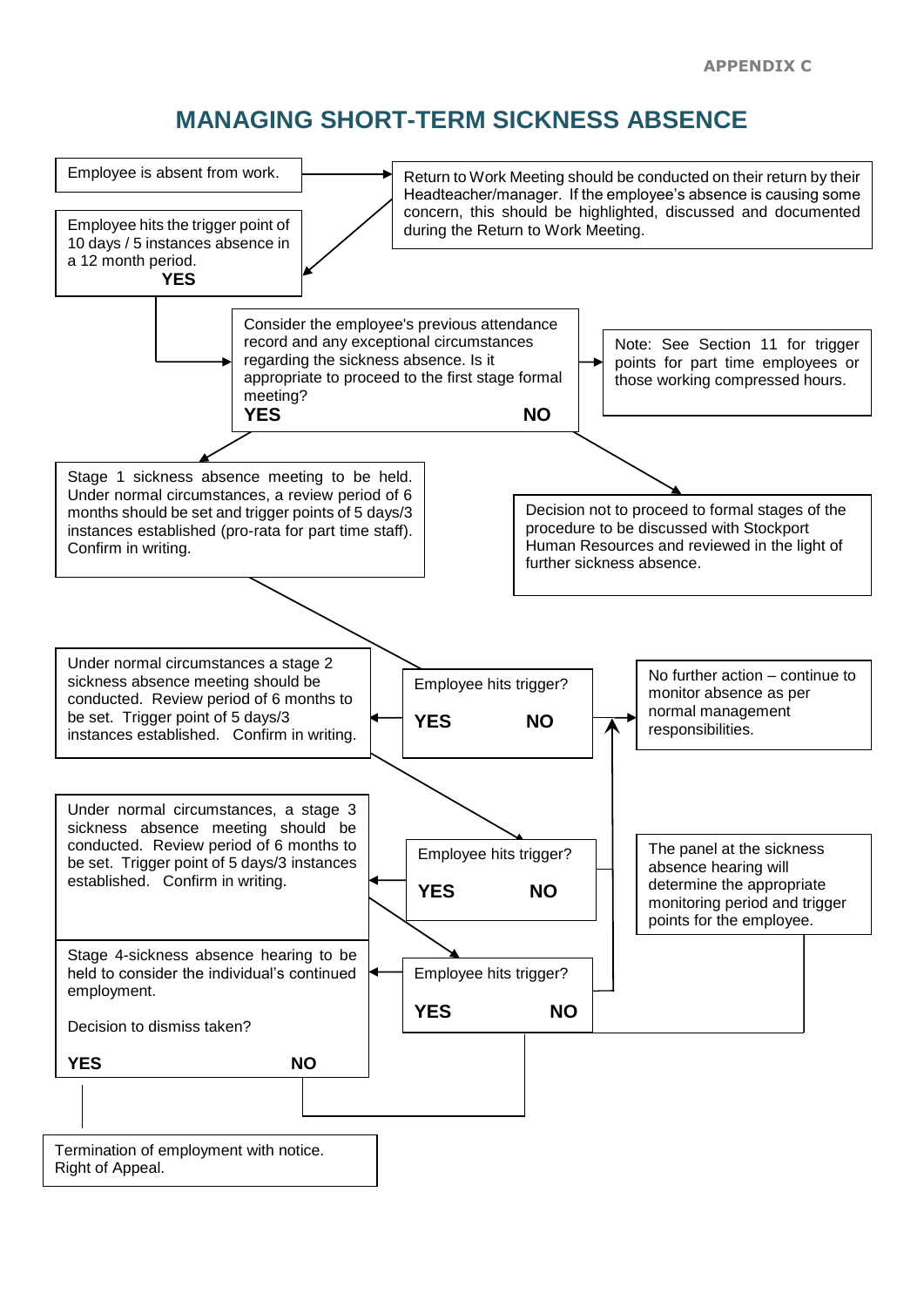# **MANAGING LONG-TERM SICKNESS ABSENCE**



Right of Appeal.